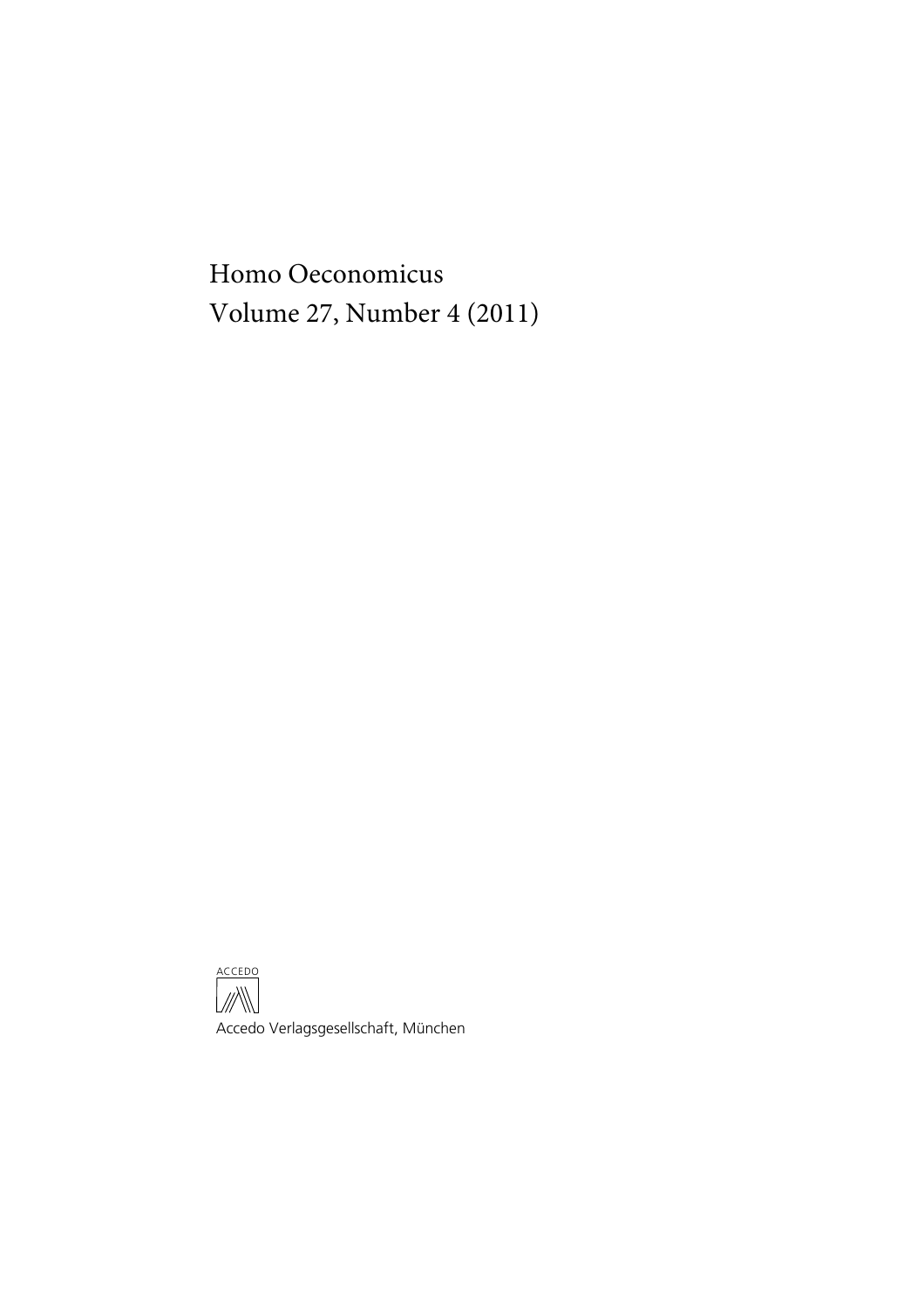Band 75 der Schriftenreihe des "Munich Institute of Integrated Studies" Gesellschaft für integrierte Studien (GIS) (Reihenkürzel 0049)

Homo Oeconomicus 27(4) www.homooeconomicus.org Cover: Katharina Kohl Photomaterial: Detlef Reiß The electronic archive of Homo Oeconomicus is retrievable via www.gbi.de

© 2011 Accedo Verlagsgesellschaft mbH Gnesener Str. 1, D-81929 München, Germany www.accedoverlag.de, accedoverlag@web.de Fax: +49 89 929 4109

Printed and bound by Books on Demand GmbH, Norderstedt

ISBN 978-3-89265-075-1 ISSN 0943-0180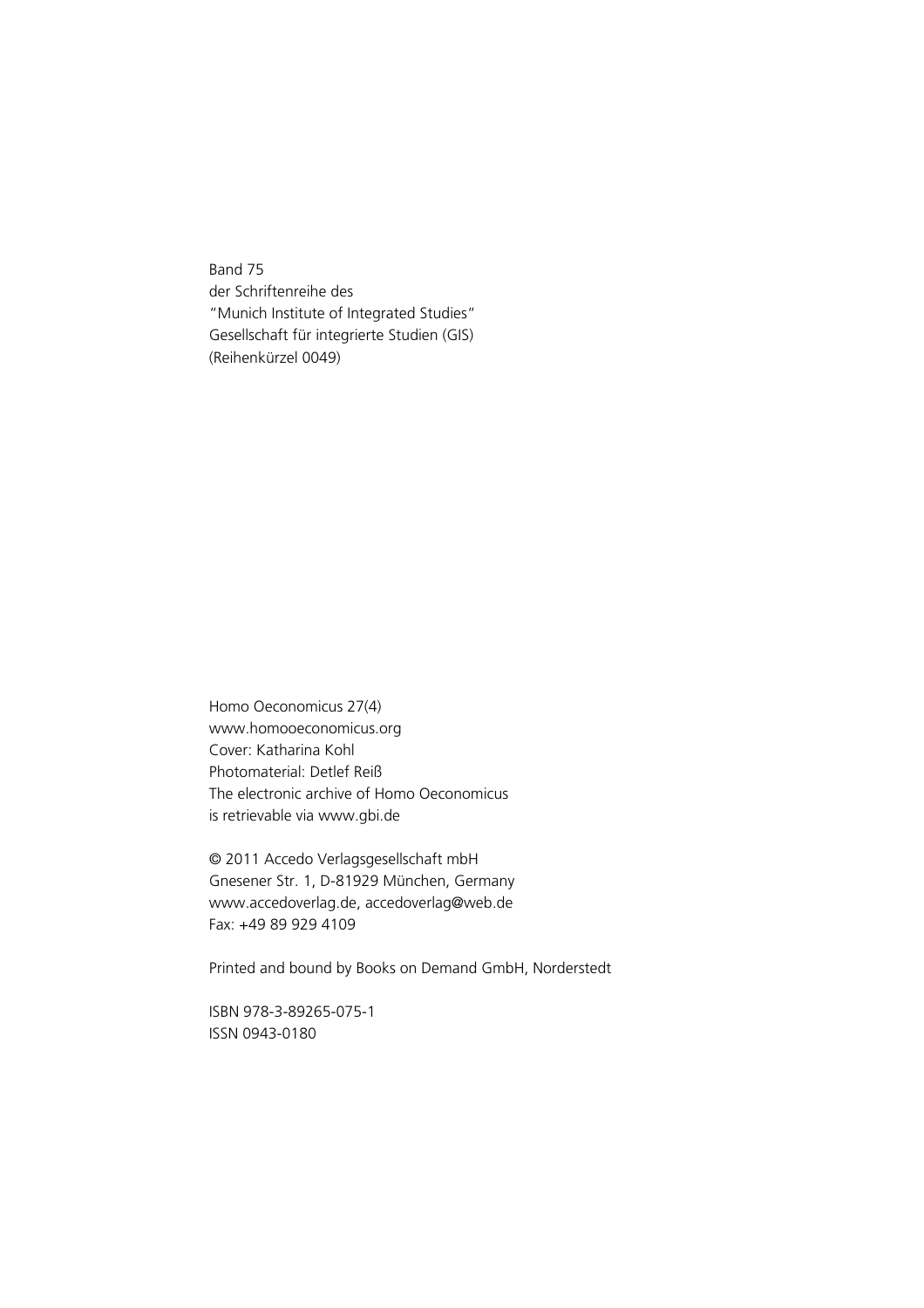# Homo Oeconomicus Volume 27, Number 4 (2011)

| An Alternative Explanation of Parties' Extreme Positioning:      |
|------------------------------------------------------------------|
| A Spatial Model Analysis under the "Second Degree Preference"    |
| Hypothesis                                                       |
| ACHILLEFS PAPAGEORGIOU AND IOANNIS PAPAGEORGIOU 395              |
| Does Central Bank Independence Matter?: An Examination Using     |
| the Taylor Rule                                                  |
|                                                                  |
| State Protection, Interest Groups and Government Spending in the |
| Kingdom of Italy, 1876-1913                                      |
|                                                                  |
| Fair Voting Rules in Committees, Strict Proportional Power and   |
| Optimal Quota                                                    |
|                                                                  |
| Human Nature or Cultural Constructs: A Phenomenological          |
| Account of Justice and Efficiency Conflict                       |
|                                                                  |
| The Letter to the Queen: CReBB, the Sequel                       |
|                                                                  |
| <b>EURAS Yearbook of Standardization, Volume 6</b>               |

## **edited by Manfed J. Holler and John Hudson**

|--|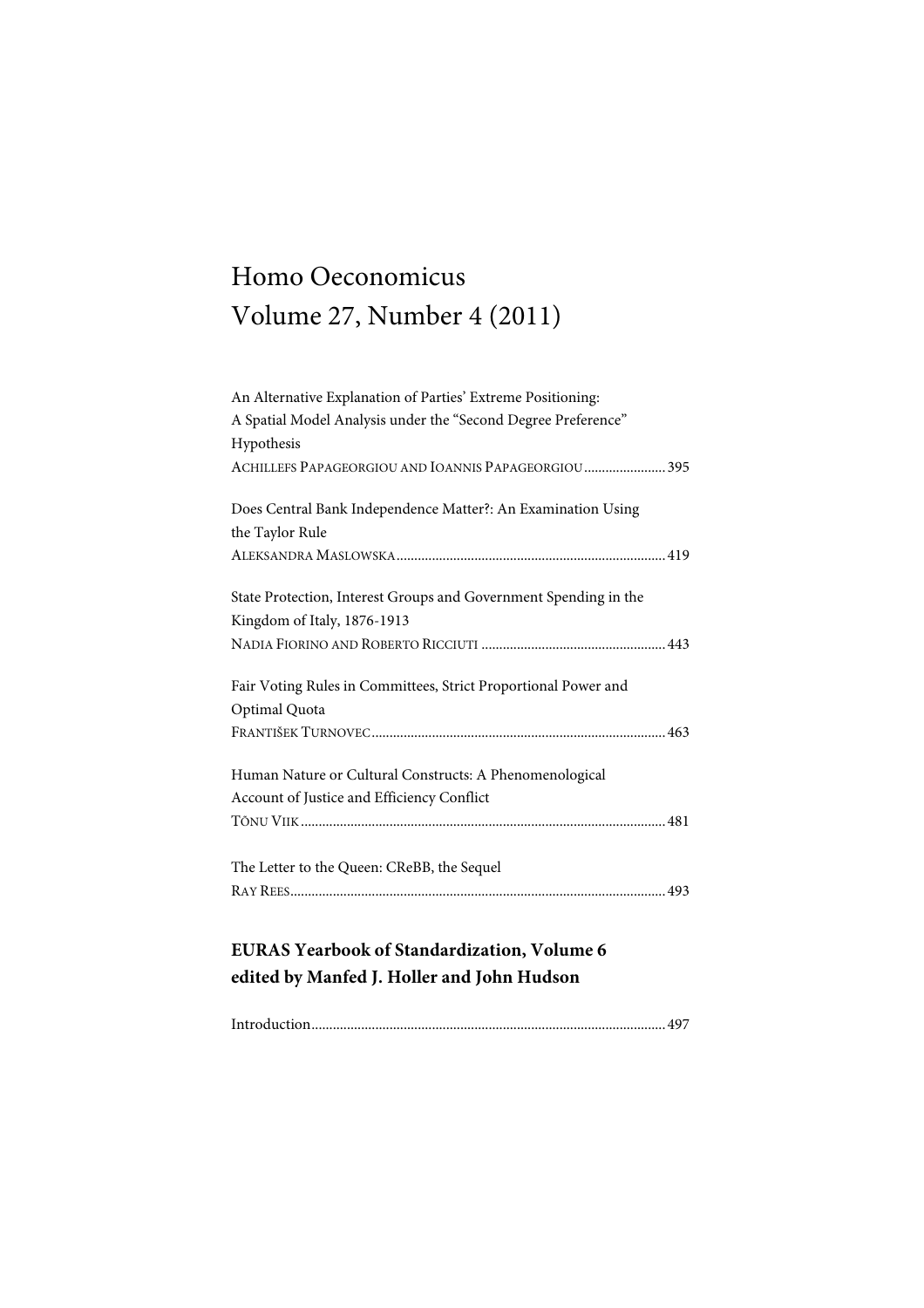| What Have We Learned about Standards and Standardization?         |
|-------------------------------------------------------------------|
|                                                                   |
| Arriving at a Consensus when Developing and Publishing Standards: |
| An Australian Perspective                                         |
|                                                                   |
| International Standardization of Technical and Scientific         |
| Terminology                                                       |
|                                                                   |
| Supranational Agency: A Solution for Conflict in International    |
| Mergers?                                                          |
|                                                                   |
| Standardization of Real Property Rights and Public Regulations:   |
| A Terminological Approach                                         |
|                                                                   |
|                                                                   |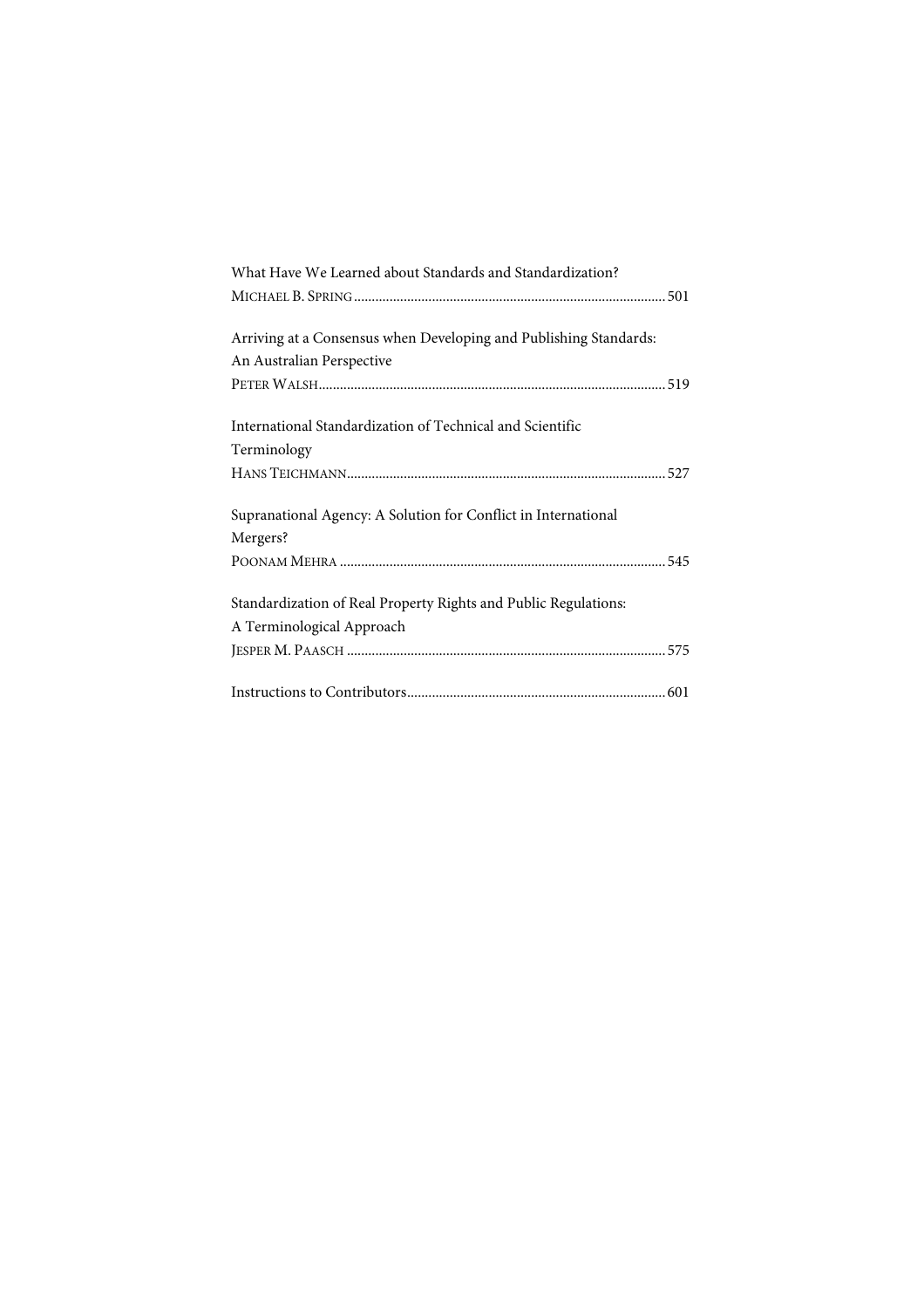Homo Oeconomicus 27(4): 463–479 (2011)



www.accedoverlag.de

### Fair Voting Rules in Committees, Strict Proportional Power and Optimal Quota

František Turnovec

Charles University in Prague, Institute of Economic Studies, Prague, Czech Republic (eMail: turnovec@fsv.cuni.cz)

**Abstract** In simple weighted committees with a finite number of members, fixed weights and changing quota, there exist a finite number of different quota intervals of stable power with the same sets of winning coalitions for all quotas from each of them. If in a committee the sets of winning coalitions for different quotas are the same, then the power indices based on pivots, swings, or minimal winning coalitions are also the same for those quotas. If the fair distribution of voting weights is defined, then the fair distribution of voting power means to find a quota that minimizes the distance between relative voting weights and relative voting power (optimal quota). The problem of the optimal quota has an exact solution via the finite number of quotas from different intervals of stable power.

*JEL Classifications* C71, D72, H77 *Keywords* simple weighted committee, fairness, optimal quota, strict proportional power, voting and power indices

### **1. Introduction**

Let us consider a committee with n members. Each member has some voting weight (number of votes, shares etc.) and a voting rule is defined by a minimal number of weights required for passing a proposal. Given a voting rule, voting weights provide committee members with voting power. Voting power means an ability to influence the outcome of voting. Voting power indices are used to quantify the voting power.

The concept of fairness is being discussed related to the distribution of voting power among different actors of voting. This problem was clearly formulated by Nurmi (1982): "If one aims at designing collective decisionmaking bodies which are democratic in the sense of reflecting the popular support in terms of the voting power, we need indices of the latter which enable us to calculate for any given distribution of support and for any

© 2011 Accedo Verlagsgesellschaft, München. ISBN 978-3-89265-075-1 ISSN 0943-0180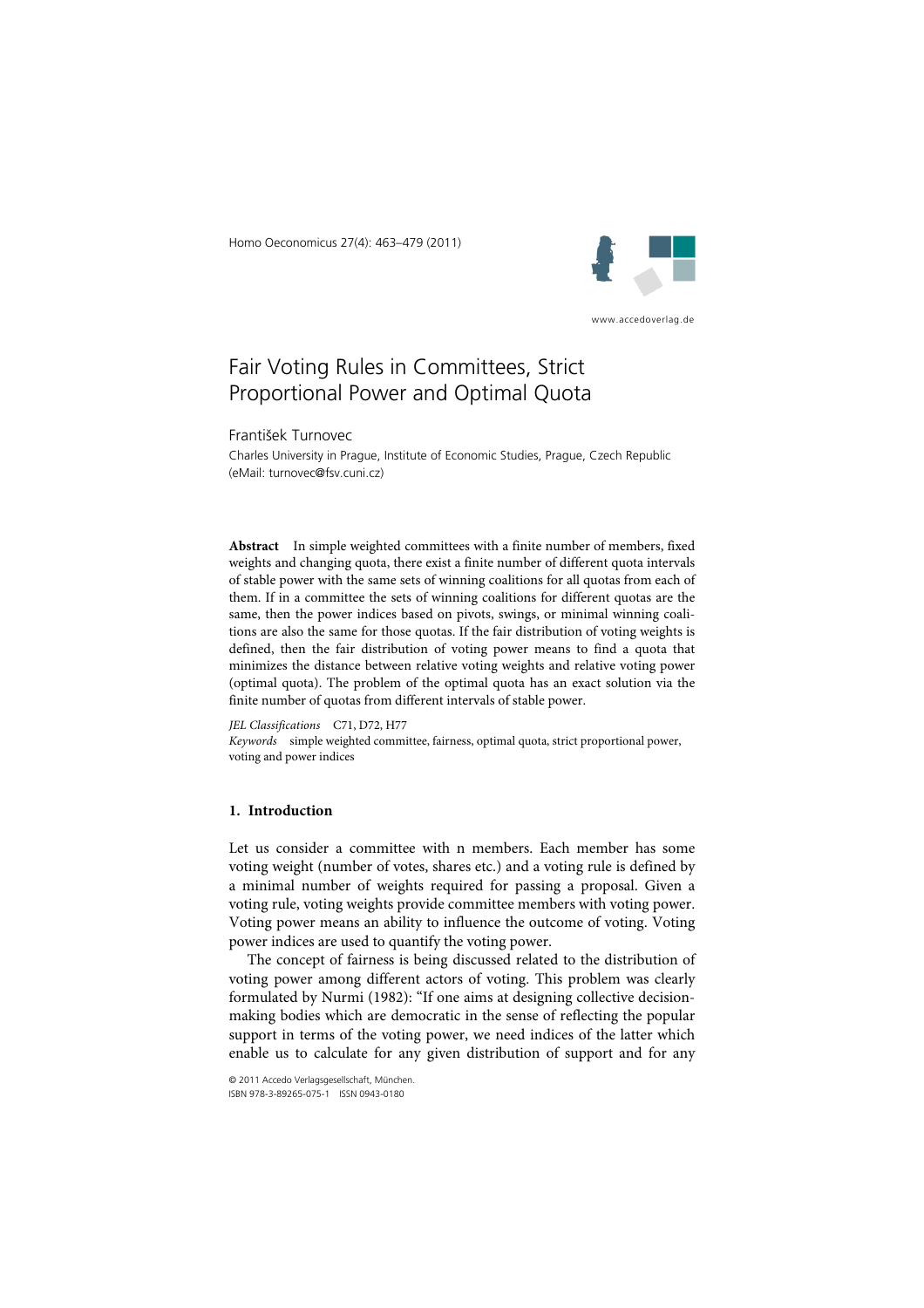decision rule the distribution of seats that is 'just'. Alternatively, we may want to design decision rules that - given the distribution of seats and support - lead to a distribution of voting power which is identical with the distribution of support" (Nurmi 1982: 204).

Voting power is not directly observable: as a proxy for it voting weights are used. Therefore, fairness is usually defined in terms of voting weights (e.g. voting weights are proportional to the results of an election). Assuming that a principle of fair distribution of voting weights is selected, we are addressing the question of how to achieve equality of voting power (at least approximately) to voting weights. The concepts of strict proportional power and the randomized decision rule introduced by Holler (1982a, 1985, 1987), of optimal quota of Słomczyński and Życzkowski (2007), and of intervals of stable power (Turnovec 2008b) are used to find, given voting weights, a voting rule minimizing the distance between actors' voting weights and their voting power.

Concept of fairness is frequently associated with so-called square root rule, attributed to British statistician Lionel Penrose (1946). The square root rule is closely related to indirect voting power measured by the Penrose-Banzhaf power index.<sup>1</sup> Different aspects of the square root rule have been analysed in Felsenthal and Machover (1998, 2004), Laruelle and Widgrén (1998), Baldwin and Widgrén (2004), Turnovec (2009). The square root rule of "fairness" in the EU Council of Ministers voting was discussed and evaluated in Felsenthal and Machover (2007), Słomczyński and Życzkowski (2006, 2007), Hosli (2008), Leech and Aziz (2008), Turnovec (2008a) and others. Nurmi (1997a) used it to evaluate the representation of voters' groups in the European Parliament.

In the second section basic definitions are introduced and the applied power indices methodology is shortly resumed. The third section introduces the concept of quota intervals of stable power and optimal quota. While the framework of the analysis of fairness is usually restricted to the Penrose-Banzhaf concept of power, we are treating it in a more general setting and our

 $\overline{a}$ 

<sup>&</sup>lt;sup>1</sup> The square root rule is based on the following propositions: Let us assume n units with population  $p_1, p_2, ..., p_n$ , and the system of representation by a super-unit committee with voting weights  $w_1, w_2, ..., w_n$  of units' representations. It can be rigorously proved that for sufficiently large  $p_i$  the absolute Penrose-Banzhaf power of individual citizen of unit i in unit's referendum is proportional to the square root of  $p_i$ . If the relative Penrose-Banzhaf voting power of unit  $i$  representation is proportional to its voting weight, then indirect voting power of each individual citizen of unit  $i$  is proportional to the product of voting weight  $w_i$  and square root of population  $p_i$ . Based on the conjecture (not rigorously proved) that for n large enough the relative voting power is proportional to the voting weights, the square root rule concludes that the voting weights of units representations in the super-unit committee proportional to square roots of units' population lead to the same indirect voting power of each citizen independently of the population unit she is affiliated with.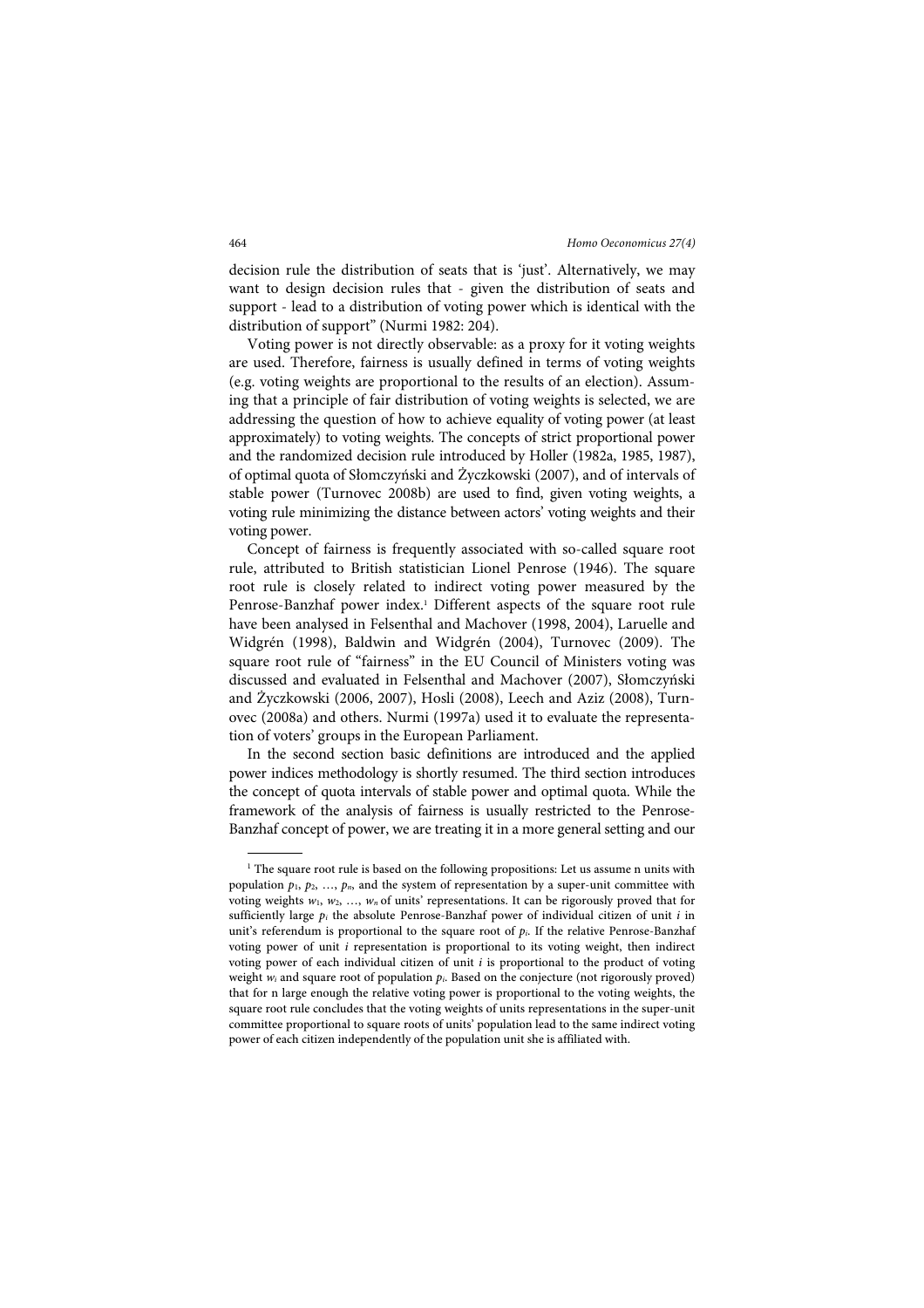results are relevant for any power index based on pivots or swings and for any concept of fairness.

#### **2. Committees and voting power**

*A simple weighted committee* is a pair  $[N, w]$ , where *N* will be a finite set of *n* committee members  $i=1,2,...,n$ , and  $\mathbf{w}=(w_1,w_2,...,w_n)$  will be a nonnegative vector of the committee members' voting weights (e.g. votes or shares). By  $2^N$  we denote the power set of *N* (set of all subsets of *N*). By voting coalition we mean an element  $S \in 2^N$ , the subset of committee members voting uniformly (YES or NO), and

$$
w(S) = \sum_{i \in S} w_i
$$

denotes the voting weight of coalition *S* . The voting rule is defined by quota *q* satisfying  $0 < q \leq w(N)$ , where *q* represents the minimal total weight necessary to approve the proposal. Triple [N,q,w] we call a *simple quota weighted committee.* The (voting) coalition *S* in committee [N,q,w] is called a winning one if  $w(S) \geq q$  and a losing one in the opposite case. The winning coalition *S* is called critical if there exists at least one member  $k \in S$  such that  $w(S\{k\}) < q$  (we say that *k* is critical in *S*). The winning coalition *S* is called minimal if any of its members is critical in *S* .

A priori voting power analysis seeks an answer to the following question: Given a simple quota weighted committee  $[N,q,\mathbf{w}]$ , what is an influence of its members over the outcome of voting? The absolute voting power of a member *i* is defined as a probability  $\prod_i [N, q, w]$  that *i* will be decisive in the sense that such a situation appears in which she would be able to decide the outcome of voting by her vote (Nurmi 1997b and Turnovec 1997), and a relative voting power as

$$
\pi_i[N,q,w] = \frac{\prod_i [N,q,w]}{\sum_{k \in N} \prod_k [N,q,w]}
$$

Three basic concepts of decisiveness are used: swing position, pivotal position and membership in a minimal winning coalition (MWC position). The s*wing position* is an ability of an individual voter to change the outcome of voting by a unilateral switch from YES to NO (if member j is critical with respect to a coalition *S* , we say that he has a swing in *S* ). The *pivotal position is* such a position of an individual voter in a permutation of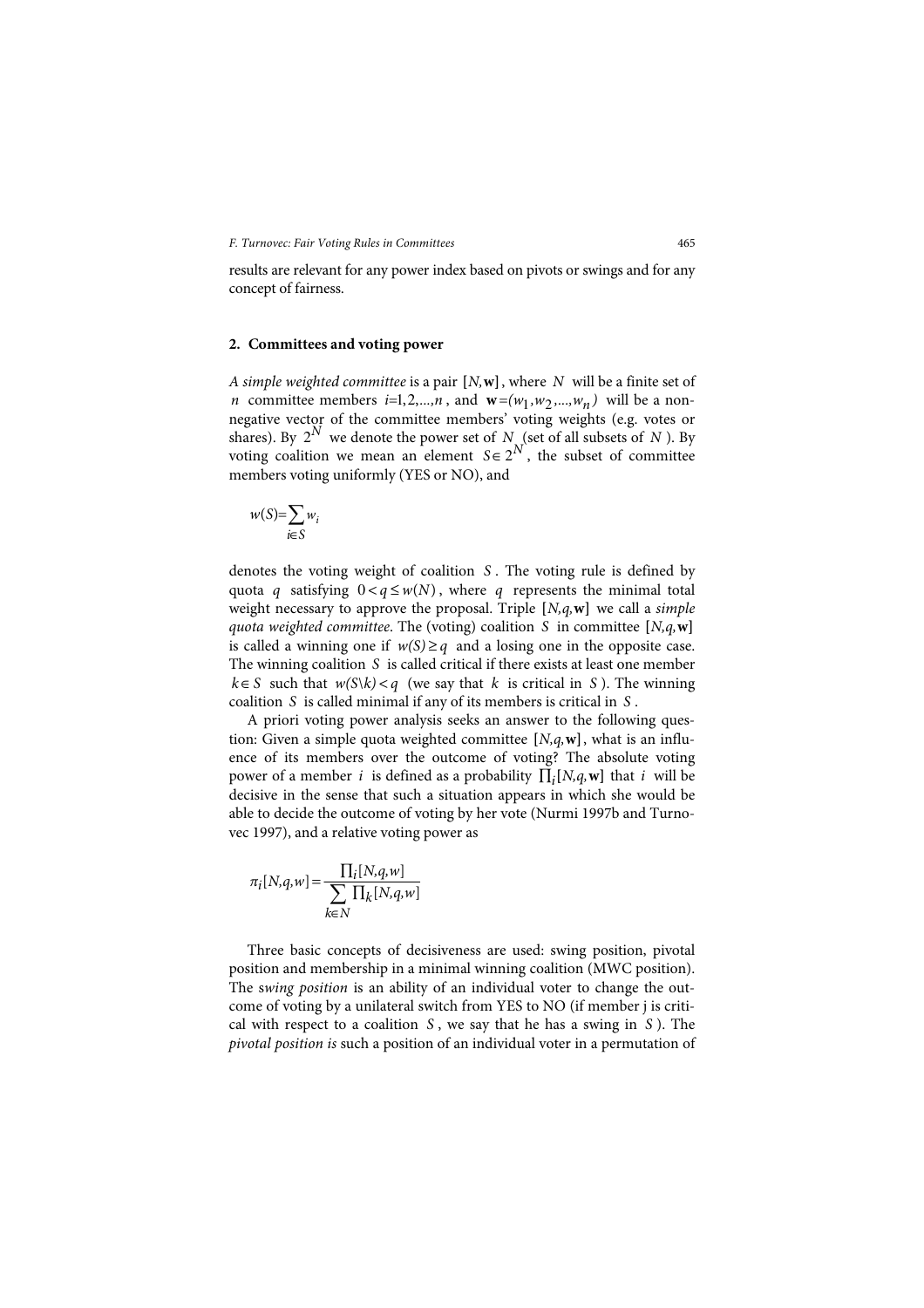voters expressing a ranking of attitudes of members to the voted issue (from the most preferable to the least preferable) and the corresponding order of forming of the winning coalition, in which her vote YES means a YES outcome of voting and her vote NO means a NO outcome of voting (we say that *j* is pivotal in the permutation considered). The MWC position is an ability of an individual voter to contribute to a minimal winning coalition (i.e. membership in the minimal winning coalition).

Let us denote by  $W(N,q,\mathbf{w})$  the set of all winning coalitions and by  $W_i(N,q,\mathbf{w})$  the set of all winning coalitions with *i* as a member,  $C(N,q,\mathbf{w})$ as the set of all critical winning coalitions, and by  $C_i(N,q,\mathbf{w})$  the set of all critical winning coalitions *i* has the swing in, by  $P(N,q,\mathbf{w})$  the set of all permutations of *N* and  $P_i(N,q,\mathbf{w})$ , the set of all permutations *i* is pivotal in. Moreover,  $M(N,q,\mathbf{w})$  represents the set of all minimal winning coalitions, and  $M_i(N,q,\mathbf{w})$  is the set of all minimal winning coalitions with *i*. By card (S) we denote the cardinality of S, therefore card  $(\emptyset) = 0$ .

Assuming many voting acts and all coalitions equally likely, it makes sense to evaluate the a priori voting power of each member of the committee by the probability to have a swing, measured by the absolute Penrose-Banzhaf (PB) power index (Penrose 1946, Banzhaf 1965):

$$
\Pi^{PB}_i(N,q,w)\!=\!\frac{\textrm{card}(C_i)}{2^{n\!-\!1}}
$$

Here,  $card(C_i)$  is the number of all winning coalitions the member *i* has the swing in and  $2^{n-1}$  is the number of all possible coalitions with *i*. To compare the relative power of different committee members, the relative form of the PB power index is used:

$$
\pi_i^{PB}(N, q, w) = \frac{\text{card}(C_i)}{\sum_{k \in N} \text{card}(C_k)}
$$

While the absolute PB is based on a well-established probability model (see e.g. Owen 1972), its normalization (relative PB index) destroys this probabilistic interpretation, the relative PB index simply answers the question of what is the voter *i* 's share in all possible swings.

Assuming many voting acts and all possible preference orderings equally likely, it makes sense to evaluate an a priori voting power of each committee member by the probability of being in pivotal situation, measured by the Shapley-Shubik (SS) power index (Shapley and Shubik 1954):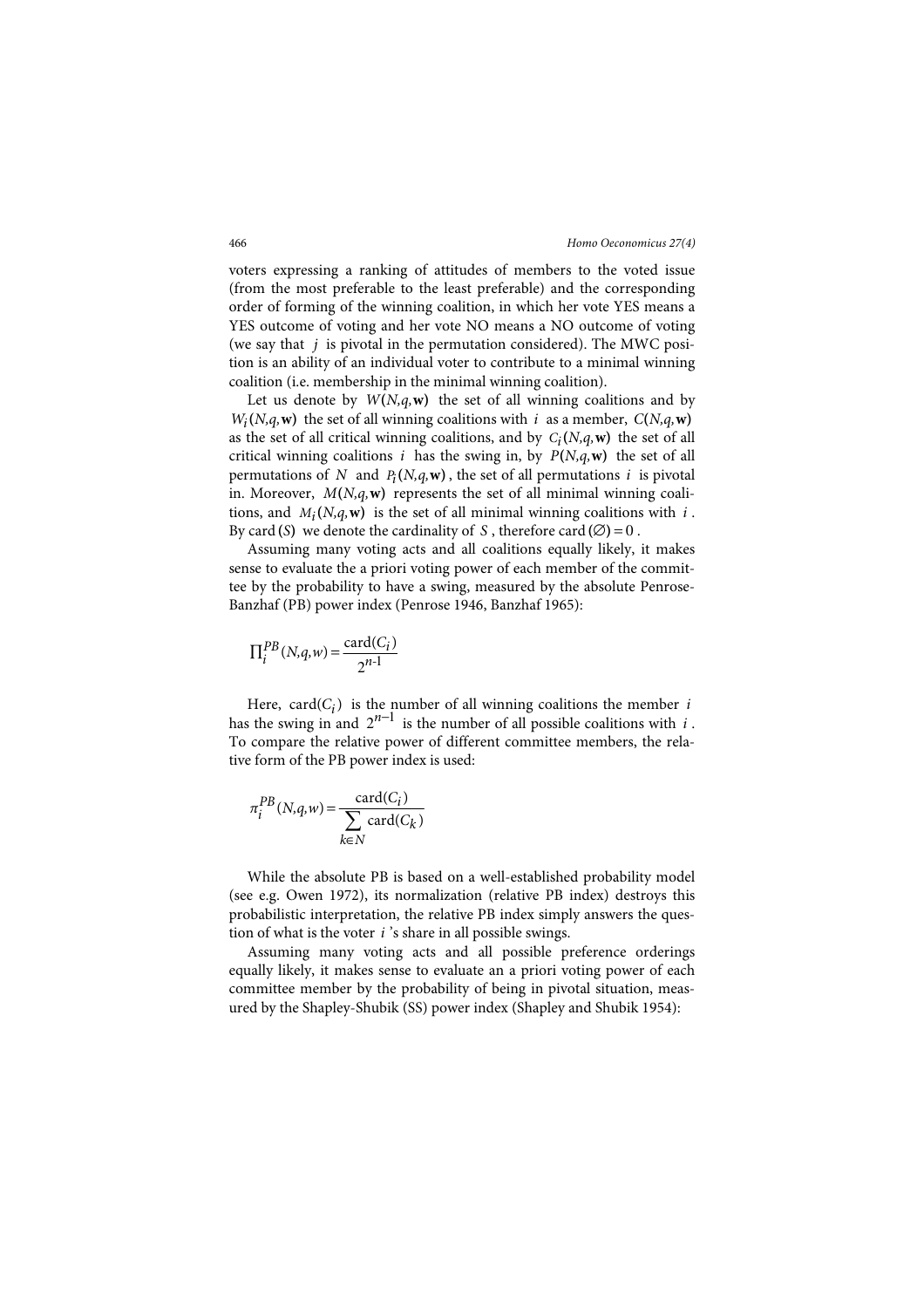$$
\Pi_i^{SS}(N,q,w) = \frac{\text{card}(P_i)}{n!}
$$

Here,  $card(P_i)$  is the number of all permutations in which the committee member *i* is pivotal, and *n!* is the number of all possible permutations of committee members. Since  $\sum$  card( $P_i$ )  $i \in N$  $card(P_i) = n!$ ∈  $\sum$  card( $P_i$ ) = n! it holds that

$$
\pi_i^{SS}(N, q, \mathbf{w}) = \frac{\operatorname{card}(P_i)}{\sum_{k \in N} \operatorname{card}(P_k)} = \frac{\operatorname{card}(P_i)}{n!}
$$

i.e. the absolute and relative form of the SS-power index is the same.<sup>2</sup>

Assuming many voting acts and all possible coalitions equally likely, it makes sense to evaluate the voting power of each committee member by the probability of membership in a minimal winning coalition, measured by the absolute Holler-Packel (HP) power index:

$$
\Pi_i^{HP}(N,q,\mathbf{w}) = \frac{\operatorname{card}(M_i)}{2^n}
$$

 $\overline{a}$ 

Here,  $card(M_i)$  is the number of all minimal winning coalitions with *i*, and  $2^n$  is the number of all possible coalitions.<sup>3</sup> Originally the HP index was defined and is usually being presented in its relative form (Holler 1982b, Holler and Packel 1983)

<sup>2</sup> Supporters of the Penrose-Banzhaf power concept sometimes reject the Shapley-Shubik index as a measure of voting power. Their objections to the Shapley-Shubik power concept are based on the classification of power measures on so-called I-power (voter's potential influence over the outcome of voting) and P power (expected relative share in a fixed prize available to the winning group of committee members, based on cooperative game theory) introduced by Felsenthal et al. (1998). The Shapley-Shubik power index was declared to represent P-power and as such is unusable for measuring influence in voting. We tried to show in Turnovec (2007) and Turnovec et al. (2008) that objections against the Shapley-Shubik power index, based on its interpretation as a P-power concept, are not sufficiently justified. Both Shapley-Shubik and Penrose-Banzhaf measure could be successfully derived as cooperative game values, and at the same time both of them can be interpreted as probabilities of being in some decisive position (pivot, swing) without using cooperative game theory at all.

<sup>&</sup>lt;sup>3</sup> The definition of an absolute HP power index is provided by the author (a similar definition of absolute PB power can be found in Brueckner (2001), the only difference is that we relate the number of MWC positions of member i to the total number of coalitions, not to the number of coalitions of which i is a member).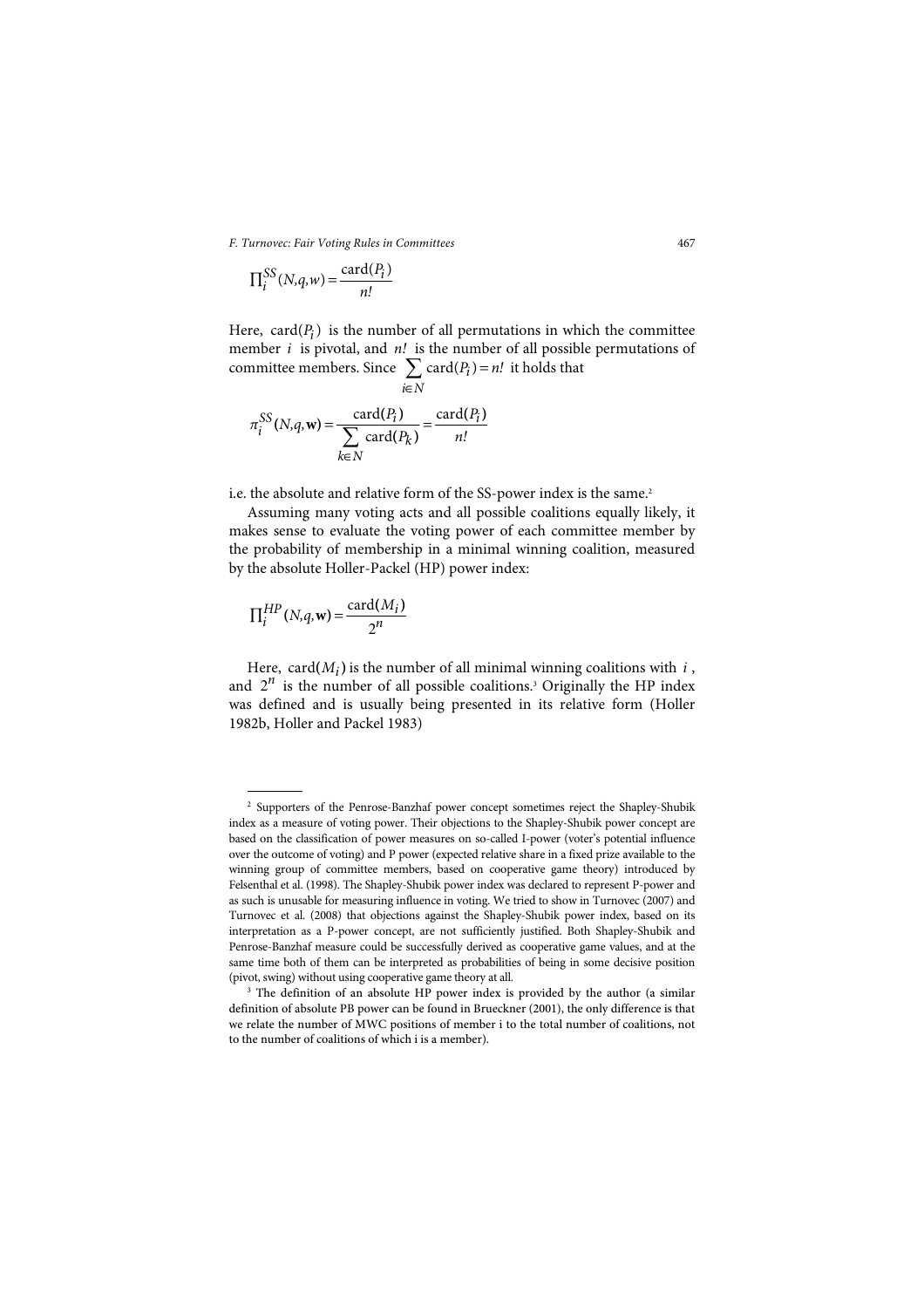468 *Homo Oeconomicus 27(4)*

$$
\Pi_i^{HP}(N, q, \mathbf{w}) = \frac{\text{card}(M_i)}{\sum_{k \in N} \text{card}(M_k)}
$$

The above definition of the absolute HP index allows a clear probabilistic interpretation. Multiplying and dividing it by the  $card(M)$ , we obtain

$$
\frac{\operatorname{card}(M_i)}{\operatorname{card}(M)} \frac{\operatorname{card}(M)}{2^n}
$$

In this breakdown the first term gives the probability of being a member of a minimal winning coalition, provided the MWC is formed, and the second term the probability of forming a minimal winning coalition assuming that all voting coalitions are equally likely. The relative HP index has the same problem with a probabilistic interpretation as the relative PB index.<sup>4</sup>

In the literature there are still two other concepts of power indices: the Johnston (J) power index based on swings, and the Deegan-Packel (DP) power index, based on membership in minimal winning coalitions.

The Johnston power index (Johnston 1978) measures the power of a member of a committee as a normalized weighted average of the number of her swings, using as weights the reciprocals of the total number of swings in each critical winning coalition. (The swing members of the same winning coalition have the same power, which is equal to 1**/[#** of swing members].)

The Deegan-Packel power index (Deegan and Packel 1978) measures the power of a member of a committee as a normalized weighted average of the number of minimal critical winning coalitions he is a member of, using as weights the reciprocals of the size of each MWC

It is difficult to provide some intuitively acceptable probabilistic interpretation for relative J and DP power indices. They provide a normative scheme of the division of rents in the committee rather than a measure of an a priori power (and in the sense of Felsenthal and Machover (1998) classification they can be considered as measures of P-power).

It can be easily seen that for any  $\alpha > 0$  and any power index based on swings, pivots or MWC positions it holds that  $\Pi_i[N,\alpha a,\alpha w] = \Pi_i[N,a,w]$ . Therefore, without the loss of generality, we shall assume throughout the text that

 $\overline{a}$ 

<sup>4</sup> For a discussion about the possible probabilistic interpretation of the relative PB and HP, see Widgrén (2001).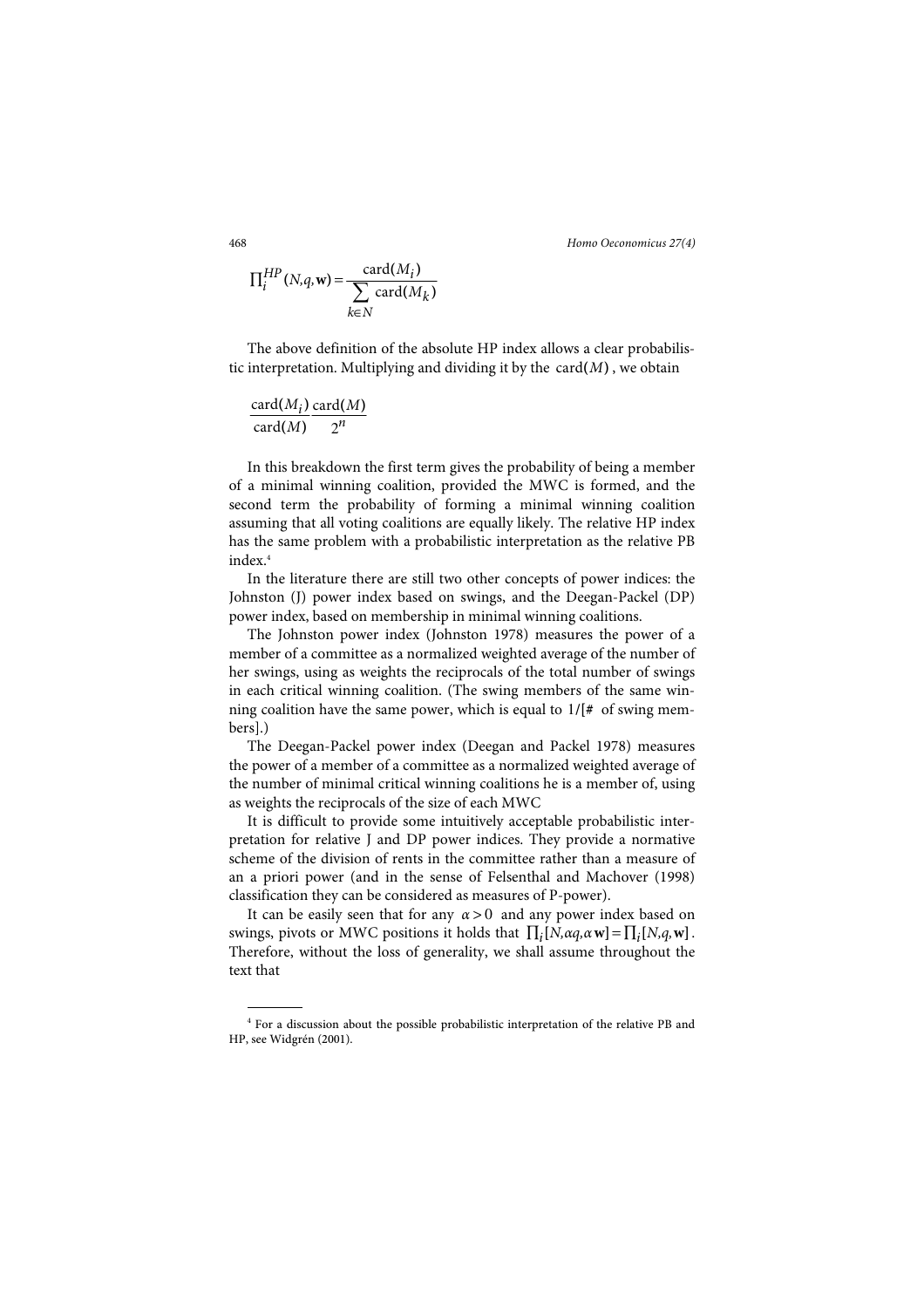$$
\sum_{i \in N} w_i = 1 \quad \text{and} \quad 0 < q \le 1
$$

using only relative voting weights and quotas in the analysis.

#### **3. Quota interval of stable power, fairness and optimal quota**

Let us formally define some concepts that we shall use in this paper.

*Definition 1* A simple weighted committee [N, w] has a property of *strict proportional power* with respect to a power index **π** , if there exists a voting rule  $q^*$  such that  $\pi[N,q^*,w] = w$ , i.e. the relative voting power of committee members is equal to their relative voting weights.

In general, there is no reason to expect that such a voting rule exists. Holler and Berg (1986) extended the concept of a strict proportional power in the model with randomized voting rule.

*Definition 2* Let [N,w] be a simple weighted committee,  $\mathbf{q} = (q_1, q_2, \dots, q_m)$  be a vector of different quotas,  $\pi^k$  be a relative power index for quota  $q_k$ , and  $\lambda = (\lambda_1, \lambda_2, ..., \lambda_m)$  be a probability distribution over elements of **q** . The *randomized voting rule* **(q,λ)** selects within different voting acts by random mechanism quotas from **q** by the probability distribution λ. Then [N,w] has a property of *strict proportional expected power* with respect to a relative power index  $\pi$ , if there exists a randomized voting rule  $(q^*, \lambda^*)$  such that the vector of the mathematical expectations of power is equal to the vector of voting weights:

$$
\pi(N, (\mathbf{q}, \lambda), \mathbf{w}) = \sum_{k=1}^{m} \lambda_k \pi^k(N, q_k, \mathbf{w}) = \mathbf{w}
$$

The concept of randomized voting rule and strict proportional expected power was introduced by Holler (1982, 1985), and studied by Berg and Holler (1986).

*Definition 3* Let  $\mathbf{w} = (w_1, w_2, ..., w_n)$  be a fair distribution of voting weights (with whatever principle is used to justify it) in a simple weighted committee  $[N, w]$ ,  $\pi$  is a relative power index,  $(\pi[N, q, w])$  is a vector valued function of *q* ), and *d* is a distance function, then the voting rule *q*1 is said to be *at least as fair* as voting rule *q*2 with respect to the selected **π** if  $d(w, \pi(N, q_1, w)) \leq d(w, \pi(N, q_2, w))$ .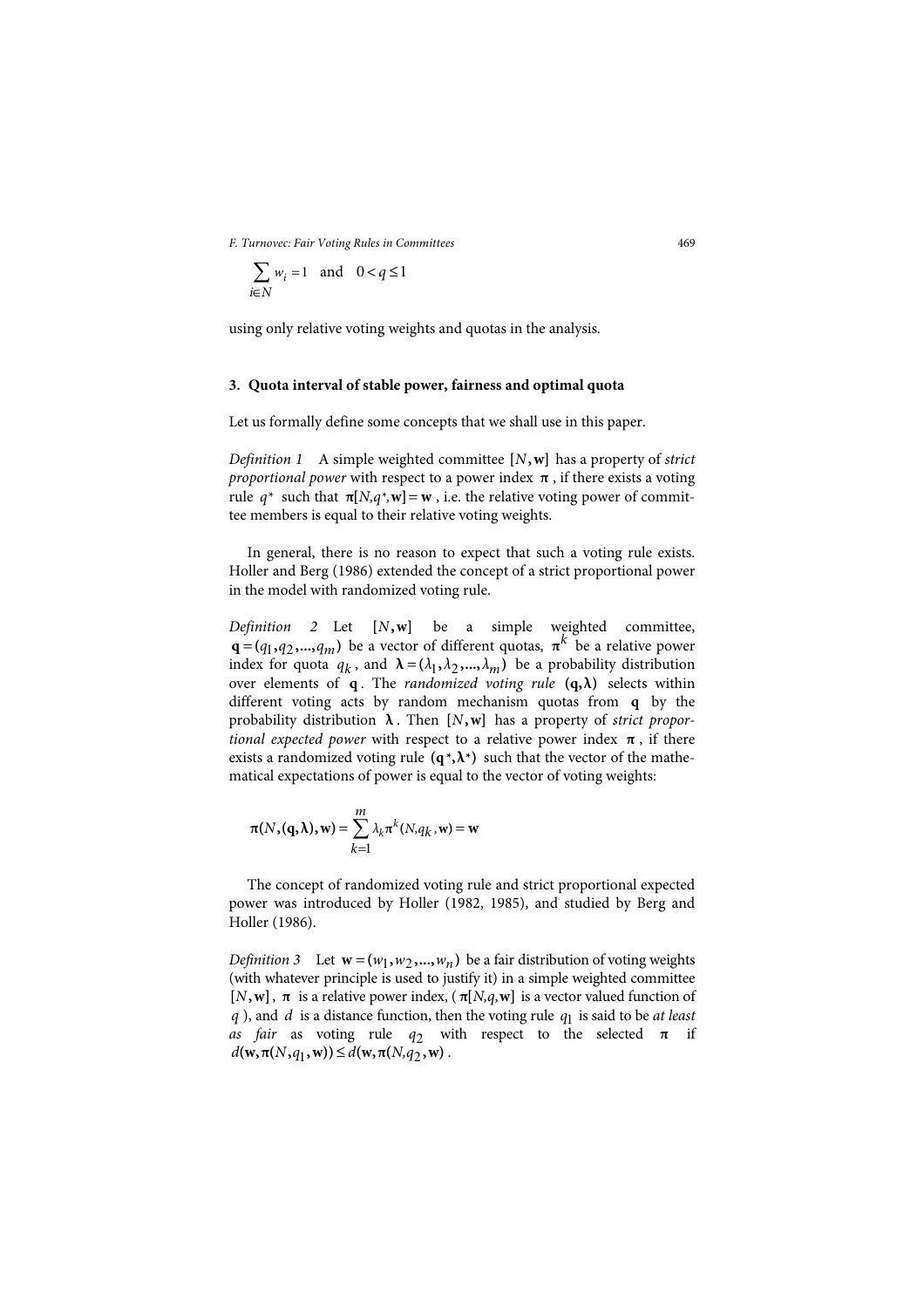Intuitively, given  $w$ , the voting rule  $q_1$  is preferred to voting rule  $q_2$  if *q*1 generates a distribution of power closer to the distribution of weights than *q*2 .

*Definition 4* The voting rule *q\** that minimizes a distance *d* between **π**[N,q,w] and **w** is called an optimal voting rule (*optimal quota*) with respect to the selected power index  $\boldsymbol{\pi}$  .

Let  $[N, q, w]$  be a simple weighted quota committee and  $C_{is}$  be the set of critical winning coalitions of the size *s* in which *i* has a swing, then

$$
\mathrm{card}(P_i)=\sum_{s\in N}\mathrm{card}(C_{is})(s\,\text{-}\,)! (n\,\text{-}\,s)!
$$

is the number of permutations with the pivotal position of  $i$  in  $[N,q,\mathbf{w}]$ . The number of pivotal positions corresponds to the number and structure of swings. If in two different committees sets of swing coalitions are identical, then the sets of pivotal positions are also the same.

*Proposition 1* Let  $[N, q_1, w]$  and  $[N, q_2, w]$ ,  $q_1 \neq q_2$ , be two simple quotaweighted committees such that  $W[N,q_1,\mathbf{w}] = W[N,q_2,\mathbf{w}]$ , then

$$
C_i(N, q_1, w) = C_i(N, q_2, w)
$$
  
P<sub>i</sub>(N, q<sub>1</sub>, w) = P<sub>i</sub>(N, q<sub>2</sub>, w)  
M<sub>i</sub>(N, q<sub>1</sub>, w) = M<sub>i</sub>(N, q<sub>2</sub>, w)

*for all*  $i \in N$ .

From Proposition 1 it follows that in two different committees with the same set of members, the same weights and the same sets of winning coalitions, the PB-power indices, SS-power indices and HP-power indices are the same in both committees, independently of quotas. Moreover, since the J-index is based on the concept of swing and the DP power index is based on membership in minimal winning coalitions, the J and DP indices are also the same.

*Proposition 2* Let [*N,q,w*] be a simple quota weighted committee with a quota *q* ,

$$
\mu^+(q) = \min_{S \in W[N,q,w]} (w(S) - q) \quad \text{and} \quad
$$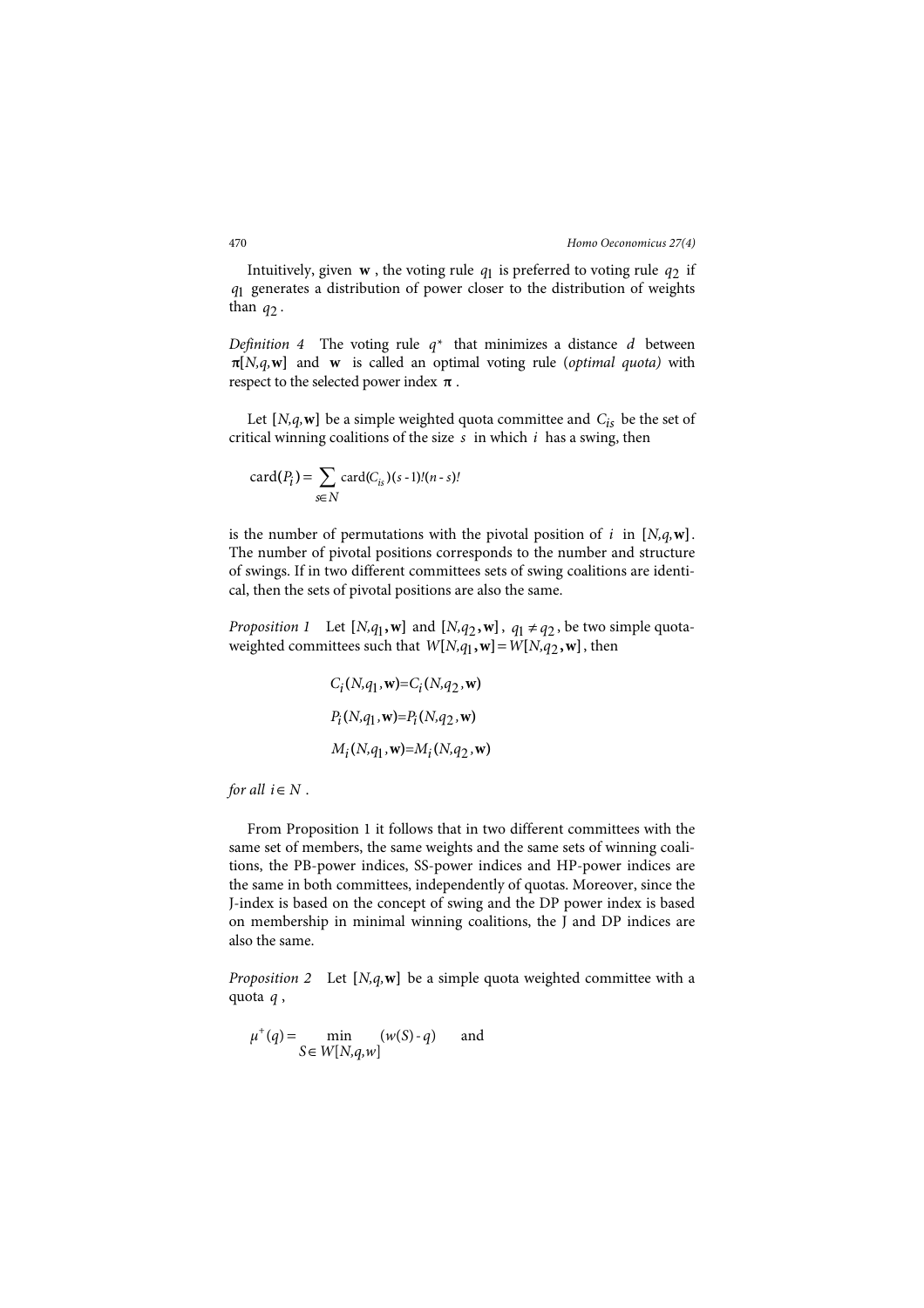$$
\mu^-(q) = \min_{S \in 2^N \setminus W(N,q,w)} (q \cdot w(S))
$$

Then for any particular quota *q* we have  $W[N,q,\mathbf{w}] = W[N,\gamma,\mathbf{w}]$  for all  $\gamma \in (q - \mu^-(q), q + \mu^+(q)].$ 

*Proof*

a) Let  $S \in W[N,q,\mathbf{w}]$ , then from the definition of  $\mu^+(q)$ 

$$
w(S) - q \ge \mu^+(q) \ge 0 \Longrightarrow w(S) - q - \mu^+(q) \ge 0 \Longrightarrow S \in W(N, q + \mu^+, w)
$$

hence *S* is winning for quota  $q + \mu^+(q)$ . If *S* is winning for  $q + \mu^+(q)$ , then it is winning for any quota  $y \leq q + \mu^+(q)$ .

b) Let  $S \in 2^N \setminus W[N,q,\mathbf{w}]$ , then from the definition of  $\mu^-(q)$ 

$$
q \cdot w(S) \ge \mu^-(q) \ge 0 \Rightarrow q \cdot \mu^-(q) \cdot w(s) \ge 0 \Rightarrow S \in 2^N \setminus W(N, q \cdot \mu^-(q), w)
$$

hence *S* is losing for quota  $q - \mu^-(q)$ . If *S* is losing for  $q - \mu^-(q)$ , then it is losing for any quota  $y \geq q - \mu^{-1}(q)$ .

From (a) and (b) it follows that for any  $\gamma \in (q - \mu^{-1}(q), q + \mu^{+}(q))$ 

$$
S \in W(N, q, \mathbf{w}) \Rightarrow S \in W(N, \gamma, \mathbf{w})
$$

$$
S \in \{2^N \setminus W(N, \gamma, \mathbf{w})\} \Rightarrow S \in \{2^N \setminus W(N, q, \mathbf{w})\}
$$

which implies that  $W(N,q,\mathbf{w}) \Rightarrow W(N,\gamma,\mathbf{w})$ .

From Propositions 1 and 2 it follows that swing, pivot and MWC-based power indices are the same for all quotas  $\gamma \in (q - \mu^{-1}(q), q + \mu^{+}(q))$ . Therefore the interval of quotas  $(q - \mu^T(q), q + \mu^+(q))$  we call an *interval of stable power* for quota q. Quota  $y^* \in (q - \mu^-(q), q + \mu^+(q))$  is called the marginal quota for  $q$  if  $\mu^+(\gamma^*) = 0$ .

Now we define a partition of the power set  $2^N$  into equal weight classes  $\Omega_0, \Omega_1, ..., \Omega_r$  (such that the weight of different coalitions from the same class is the same and the weights of different coalitions from different classes are different). For the completeness set  $w(\emptyset) = 0$ . Consider the weight-increasing ordering of equal weight classes  $\Omega^{(0)}, \Omega^{(1)}, ..., \Omega^{(r)}$  such that for any  $t < k$  and  $S \in \Omega^{(t)}$ ,  $R \in \Omega^{(k)}$  it holds that  $w(S) < w(R)$ . Denote  $q_t = w(S)$  for any  $S \in \Omega^{(t)}$ ,  $t = 1, 2, ..., r$ .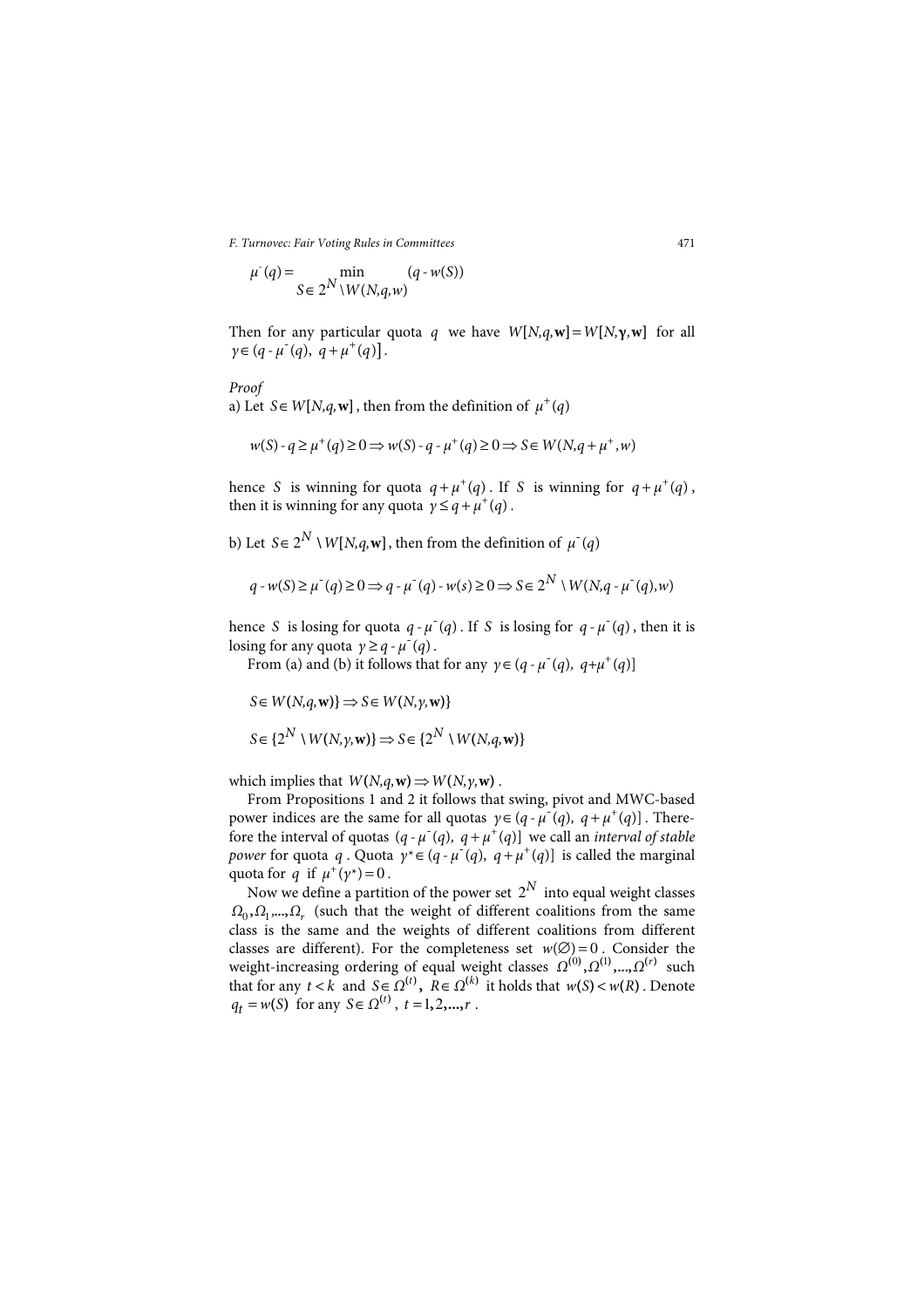*Proposition* 3 Let  $\Omega^{(0)}, \Omega^{(1)}, \dots, \Omega^{(r)}$  be the weight-increasing ordering of the equal weight partition of  $2^N$ . Set  $q_t = w(S)$  for any  $S \in \Omega^{(t)}$ ,  $t = 1, 2, ..., r$ . Then there is a finite number  $r \le 2^n - 1$  of marginal quotas  $q_t$ and corresponding intervals of stable power  $(q_{t-1}, q_t]$  such that  $W[N, q_t, w] \subset W[N, q_{t-1}, w]$ .

*Proof* follows from the fact that card  $(2^N) = 2^n$  and an increasing series of *k* real numbers  $a_1, \ldots, a_k$  subdivides interval  $(a_1, a_k]$  into  $k-1$ segments. An analysis of voting power as a function of the quota (given voting weights) can be substituted by an analysis of voting power in a finite number of marginal quotas.

*Proposition 4* Let  $(N, q, w]$  be a simple quota weighted committee and  $(q_{t-1}, q_t]$  is the interval of stable power for quota  $q$ . Then for any  $\gamma = 1 - q_t + \varepsilon$ , where  $\varepsilon \in (0, q_t - q_{t-1}]$  and for all  $i \in N$ 

 $card(C_i(N, q, \mathbf{w})) = card(C_i(N, \gamma, \mathbf{w}))$  $card(P_i(N, q, w)) = card(P_i(N, \gamma, w))$ 

*Proof* Let *S* be a winning coalition, *k* has the swing in *S* and  $(q_{t-1}, q_t]$ is an interval of stable power for *q*. Then it is easy to show that  $N \setminus S \cup k$ is a winning coalition, *k* has a swing in  $N \setminus S \cup k$  and  $(1 - q_t, 1 - q_{t-1}]$  is an interval of stable power for any quota  $\gamma = 1 - q_t + \varepsilon (0 < \varepsilon \le q_t - q_{t-1})$ . Let *R* be a winning coalition,  $j$  has a swing in  $R$ , and  $(1 - q_t, 1 - q_{t-1}]$  is an interval of stable power for quota  $\gamma = 1 - q_t + \varepsilon (0 < \varepsilon \le q_t - q_{t-1})$ . Then  $N \setminus R \cup j$ is a winning coalition, *j* has a swing in  $N \setminus R \cup j$  and  $(q_{t-1}, q_t]$  is an interval of stable power for any quota  $q = q_{t-1} + \tau$  where  $0 < \tau \leq q_t - q_{t-1}$ .

While in  $[N, q, w]$  the quota q means the total weight necessary to pass a proposal (and therefore we can call it a *winning quota*), the *blocking quota* means the total weight necessary to block a proposal. If *q* is a winning quota and  $(q_{t-1}, q_t]$  is a quota interval of stable power for  $q$ , then any voting quota  $1 - q_{t-1} + \varepsilon$  (where  $0 < \varepsilon \leq q_t - q_{t-1}$ ) is a blocking quota. From Proposition 4 it follows that the blocking power of the committee members, measured by swing and pivot-based power indices, is equal to their voting power. It is easy to show that voting power and blocking power might not be the same for power indices based on membership in minimal winning coalitions (i.e. HP and DP power indices). Let  $r$  be the number of marginal quotas, then from Proposition 4 it follows that for power indices based on swings and pivots the number of majority power indices does not exceed int  $(r/2) + 1$ .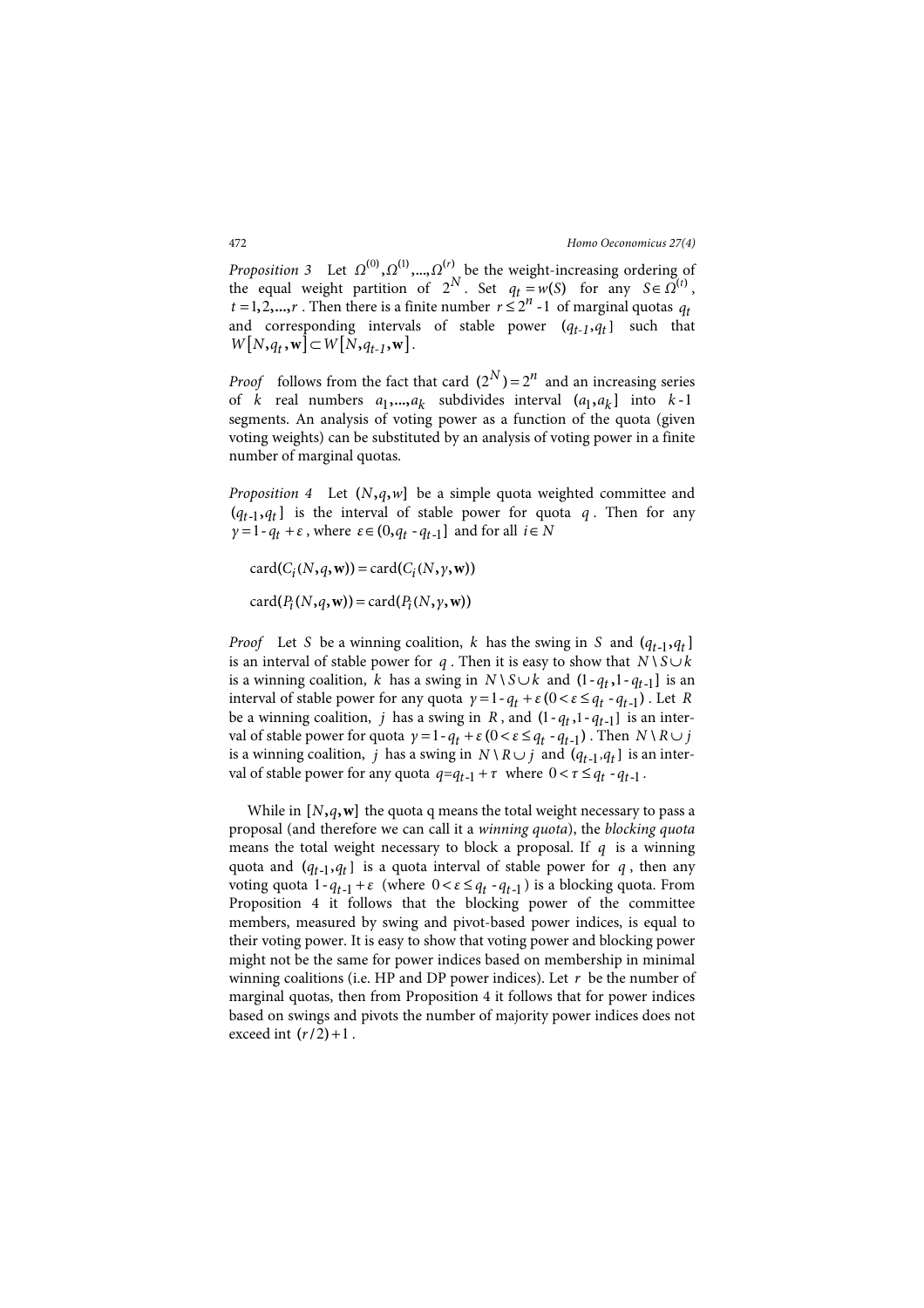*Proposition 5* Let  $q_1, q_2, \ldots, q_m$  be the set of all majority marginal quotas in a simple weighted committee  $[N, w]$ , and  $\pi^k$  be a vector of Shapley-Shubik relative power indices corresponding to a marginal quota  $q_k$ , then there exists a vector  $(\lambda_1, \lambda_2, ..., \lambda_r)$  such that:

$$
\sum_{k=1}^{m} \lambda_k = 1, \ \lambda_k \ge 0, \ \sum_{k=1}^{m} \lambda_k \pi^k = \mathbf{w}
$$

The proof follows from Berg and Holler (1986). They provide the following property of simple weighted committees: Let  $[N, Q, w]$  be a finite family of simple quota weighted committees with the same weights **w** and a finite set of different relative quotas  $Q = \{q_1, q_2, ..., q_m\}$ . Let  $\lambda(Q)$  be a probability distribution over *Q* where *φ<sup>k</sup>* is a probability with which a random mechanism selects the quota  $q_k$  and  $\pi_{ik}(N, q_k, \mathbf{w})$  be SS relative power index in the committee  $[N, q_k, w]$  with a quota  $q_k \in Q$ , then

$$
\overline{\pi}_i(N,Q,{\bf w})\!=\!\sum\limits_{k:q_k\in Q}\pi_{ik}(N,q_k,{\bf w})\lambda_k
$$

is an expected SS relative power of the member *i* in the randomized committee  $[N, \lambda(Q), w]$ . For any vector of weights there exist a finite set *Q* of quotas  $q_k$  such that  $0.5 < q_k \leq 1$ , and a probability distribution  $\lambda$  such that

$$
\overline{\pi}_i(N, Q, \mathbf{w}) = \sum_{k: q_k \in Q} \pi_{ik}(N, q_k, \mathbf{w}) \lambda_k = w_i
$$

The randomized voting rule  $\lambda$ (*Q*) leads to strict proportional expected SS power. Clearly, if there exists an exact quota  $q^*$  such that  $\pi_i[N, q^*, \mathbf{w}] = w_i$ , we can find it among finite number of marginal majority quotas.

In general, the number of majority power indices can be greater than the number of committee members, and the system

$$
\sum_{k=1}^{r} \lambda_k = 1, \ \lambda_k \ge 0, \ \sum_{k=1}^{r} \lambda_k \pi^k = \mathbf{w}
$$

might not have the unique solution. To solve the system we can use the optimization problem: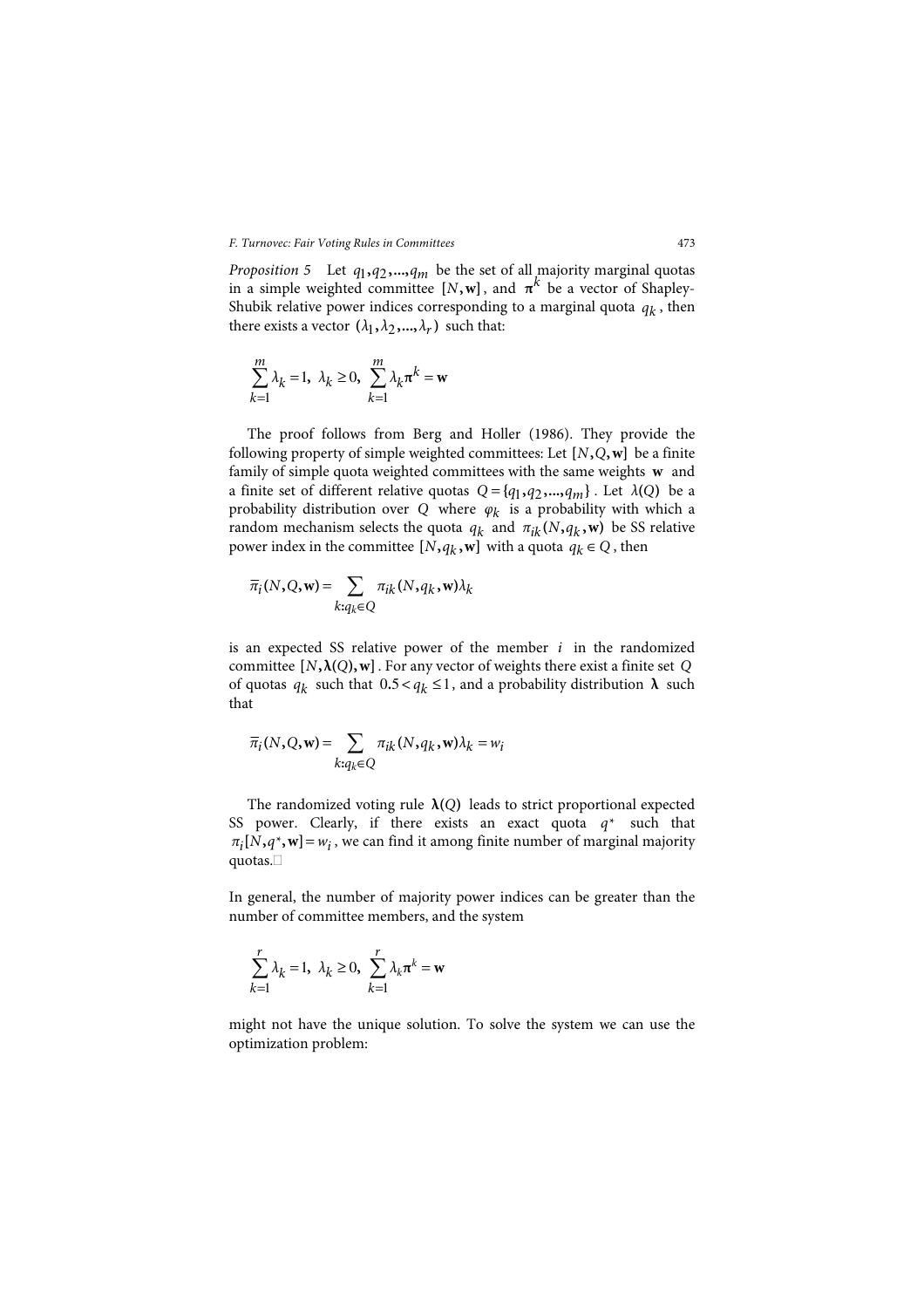474 *Homo Oeconomicus 27(4)*

minimize 
$$
\sum_{i=1}^{n} abs(\sum_{k=1}^{r} \pi_i^k \lambda_k - w_i)
$$
  
subject to  $\sum_{k=1}^{r} \lambda_k = 1, \lambda_k \ge 0$ 

that can be transformed into an equivalent linear programming problem (Gale, 1960):

minimize 
$$
\sum_{i=1}^{n} y_i
$$
  
\nsubject to  $\sum_{k=1}^{r} \pi_i^k \lambda_k - y_i \le w_i$  for  $i=1,...,n$   
\n $\sum_{k=1}^{r} \pi_i^k \lambda_k + y_i \le w_i$  for  $i=1,...,n$   
\n $\sum_{k=1}^{r} \lambda_k = 1$   
\n $\lambda_k, y_i \ge 0$  for  $k=1,...,r, i=1,...,n$ 

This problem is easy to solve by standard linear programming simplex methods. Although we can apply a randomized voting rule to any relative power index, based on pivots and swings, the problem is with the interpretation of what we get. The relative PB index has no probabilistic interpretation, so the randomized voting rule calculated for it by Proposition 5 does not provide the mathematical expectation of the number of swings, leading to a relative PB power equal to weights.

One can hardly expect that randomized voting rules leading to the strict proportional expectation of power would be adopted by actors in real voting systems. However, the design of a "fair" voting system can be based on an approximation provided by the quota generating the minimal distance between vectors of power indices and weights, which is called an *optimal quota*.

The optimal quota was introduced by Słomczyński and Życzkowski (2006, 2007) as a quota minimizing the sum of square residuals between the power indices and the voting weights by  $q \in (0.5, 1]$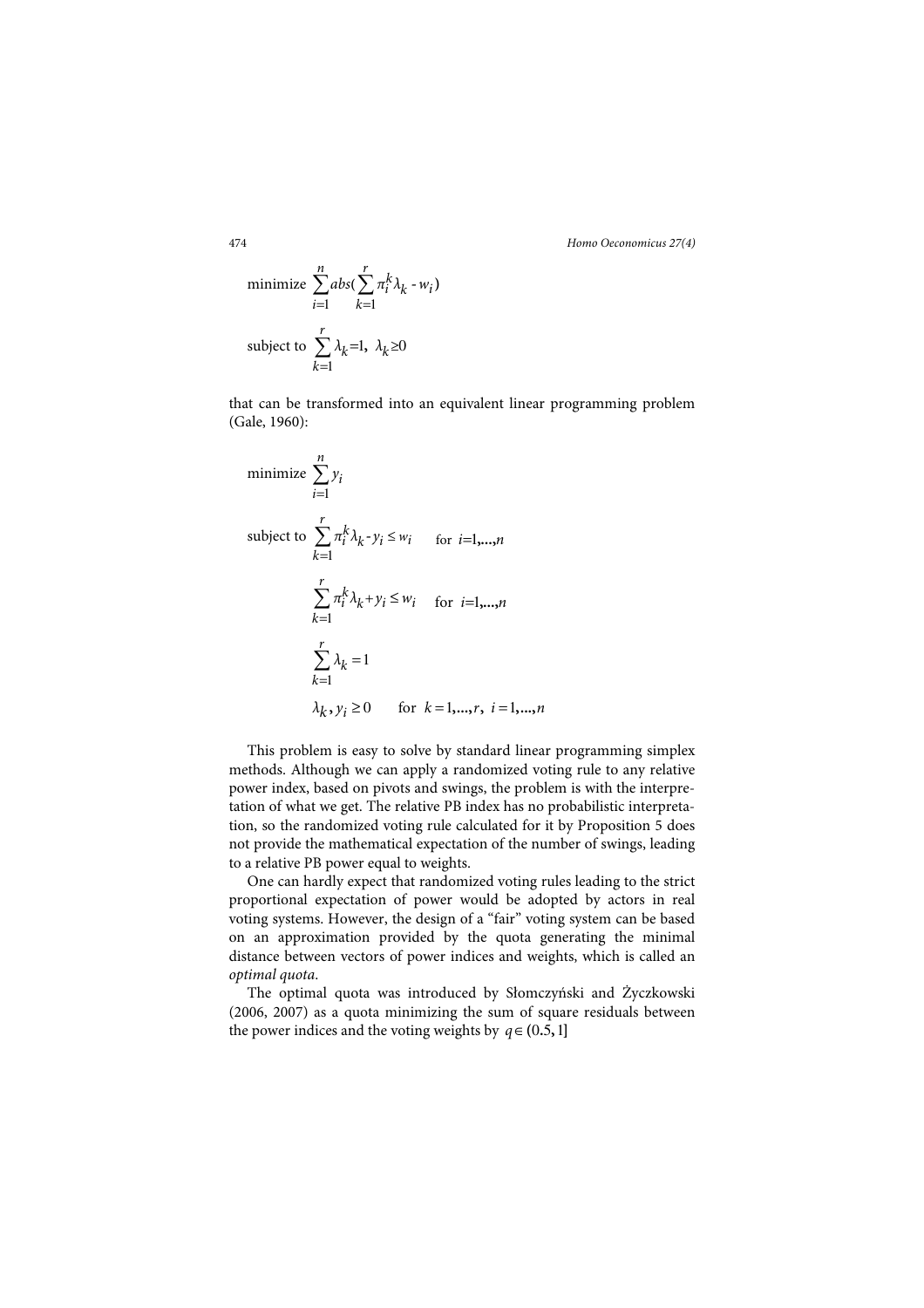$$
\sigma^{2}(q) = \sum_{i \in N} (\pi_i[N,q,\mathbf{w}]) \cdot w_i)^2
$$

Słomczyński and Życzkowski introduced the optimal quota concept within the framework of the so-called Penrose voting system as a principle of fairness in the EU Council of Ministers voting. Here power is measured by the Penrose-Banzhaf power index. The system consists of two rules (Słomczyński and Życzkowski 2007: 393):

a) The voting weight attributed to each member of the voting body of size n is proportional to the square root of the population he or she represents;

b) The decision of the voting body is taken if the sum of the weights of members supporting it is not less than the optimal quota.

Looking for a quota providing a priori voting power "as close as possible" to the normalized voting weights, Słomczyński and Życzkowski (2007) are minimizing the sum of square residuals between the power indices and voting power for  $q \in (0.5, 1]$ . Based on a simulation they propose heuristic approximations of the solution for the PB index:

$$
\underline{q} = \frac{1}{2} \left( 1 + \frac{1}{\sqrt{n}} \right) \le q \le \frac{1}{2} \left( 1 + \sum_{i \in N} w_i^2 \right) = \overline{q}
$$

Clearly  $q = \overline{q}$  if and only if all the weights are equal, but in this case any majority quota is optimal.

*Definition 5* By the index of the fairness of a voting rule q in  $[N,q,\mathbf{w}]$ we call:

$$
\varphi(N, q, w) = 1 - \sqrt{\frac{1}{2} \sum_{i} (\pi_i[N, q, w] \cdot w_i)^2}
$$

It is easy to see that

$$
0 \le \sqrt{\frac{1}{2} \sum_{i} (\pi_i [N, q, \mathbf{w}] - w_i)^2} \le 1
$$

(zero in the case of the equality of weights and power, e.g.  $w_1 = 1/2$ ,  $w_2 = 1/2$ ,  $\pi_1 = 1/2$ ,  $\pi_2 = 1/2$ , and 1 in the case of an extreme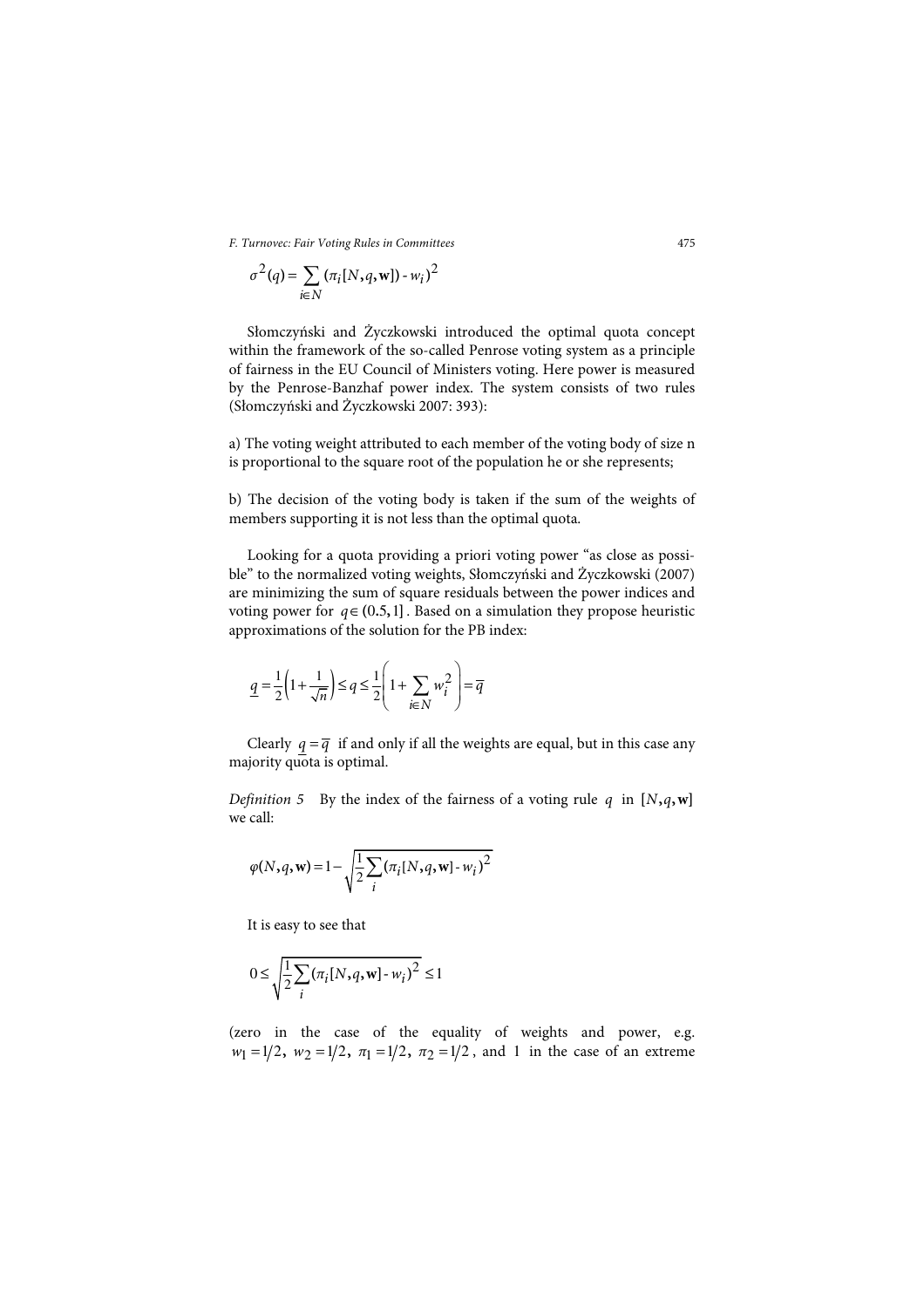inequality of weights and power, e.g.  $w_1 = 1$ ,  $w_2 = 0$ ,  $\pi_1 = 0$ ,  $\pi_2 = 1$ ), hence  $0 \le \varphi(N, q, w) \le 1$ . We say that a voting rule  $q_1$  is "at least as fair" as a voting rule  $q_2$  if  $\varphi(N, q_1, w) \ge \varphi(N, q_2, w)$ .<sup>5</sup>

Looking for a "fair" voting rule we can maximize  $\varphi$ , which is the same as to minimize  $\sigma^2(q)$ . Using marginal quotas and intervals of stable power we do not need any simulation.

*Proposition 6* Let [N,q,w] be a simple quota-weighted committee and  $\pi_i(N, q_t, w)$  be relative power indices for marginal quotas  $q_t$ , and  $q_t^*$  be the majority marginal quota minimizing

$$
\sum_{i\in N}(\pi_{\rm i}[N,q_j,{\bf w}]\cdot w_i)^2
$$

 $(j=1,2,...,r, r$  is the number of intervals of stable power such that  $q_j$  are marginal majority quotas), then the exact solution of Słomczyński and Życzkowski's optimal quota (SZ optimal quota) problem for a particular power index used is any  $\gamma \in (q_{t-1}, q_t)$  from the quota interval of stable power for  $q_t^*$ .

The proof follows from the finite number of quota intervals of stable power (Proposition 4). The quota  $q_t^*$  provides the best approximation of strict proportional power that is related neither to a particular power measure nor to a specific principle of fairness.

#### **4. Concluding remarks**

 $\overline{a}$ 

In simple quota weighted committees with a fixed number of members and voting weights there exists a finite number r of different quota intervals of stable power  $(r \leq 2^n - 1)$  generating a finite number of power indices vectors. For power indices with a voting power equal to blocking power the number of different power indices vectors corresponding to majority quotas is equal at most to int  $(r/2) + 1$ .

If the fair distribution of voting weights is defined, then the fair distribution of voting power is achieved by the quota that maximizes the index

<sup>&</sup>lt;sup>5</sup> The index of fairness follows the same logic as measures of deviation from proportionality used in political science to evaluate the difference between results of an election and the composition of an elected body - e.g. Loosemore and Hanby (1971) is based on the absolute values of the deviation metric, or Gallagher (1991) using a square roots metric.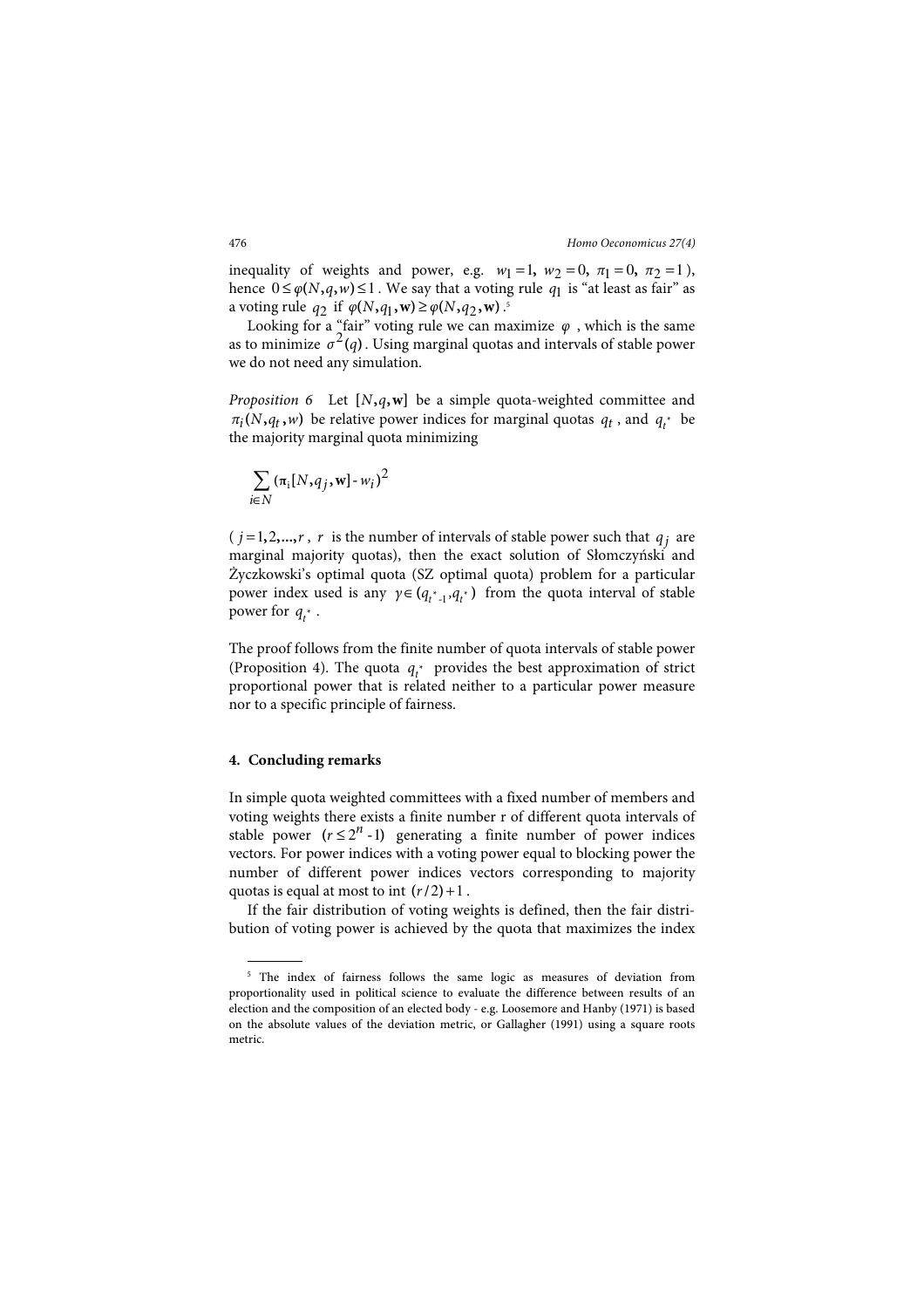of fairness (minimizes the distance between relative voting weights and relative voting power). The index of fairness is not a monotonic function of the quota.

The problem of optimal quota has an exact solution via the finite number of majority marginal quotas. Słomczyński and Życzkowski introduced an optimal quota concept within the framework of the so called Penrose voting system as a principle of fairness in the EU Council of Ministers voting and related it exclusively to the Penrose-Banzhaf power index and the square root rule. However, the fairness in voting systems and approximation of strict proportional power is not exclusively related to the Penrose square-root rule and the Penrose-Banzhaf definition of power, as it is usually done in discussions about EU voting rules. In this paper it is treated in a more general setting as a property of any simple quota weighted committee and any well-defined power measure. Fairness and its approximation by optimal quota are not specific properties of the Penrose-Banzhaf power index and square root rule.

#### **Acknowledgements**

This research was supported by the Czech Government Research Target Program, project No. MSM0021620841 and by the Grant Agency of the Czech Republic, project No. 402/09/1066 "Political economy of voting behavior, rational voters' theory and models of strategic voting" and by the Max Planck Institute of Economics in Jena. The author would like to thank Manfred J. Holler, Andreas Nohn and an anonymous referee for valuable comments to an earlier version of the paper.

#### **References**

- Baldwin, R. and Widgrén, M. (2004), Winners and Losers under Various Dual Majority Rules in the EU's Council of Ministers, in: M. Wiberg (ed.), *Reasoned Choices*, Turku: The Finnish Political Science Association.
- Banzhaf, J.F. (1965), Weighted Voting Doesn't Work: A Mathematical Analysis, *Rutgers Law Review* 19: 317-343.
- Berg, S. and Holler, M.J. (1986), Randomized Decision Rules in Voting Games: A Model for Strict Proportional Power, *Quality and Quantity* 20: 419-429.
- Brueckner, M. (2001), Expected Probabilistic Characterization of Power Indices, in: M.J. Holler. and G. Owen (eds.), *Power Indices and Coalition Formation*, Boston-Dordrecht-London: Kluwer.
- Deegan, J. and Packel, E.W. (1978), A New Index of Power for Simple n-Person Games, *International Journal of Game Theory* 7: 113-123.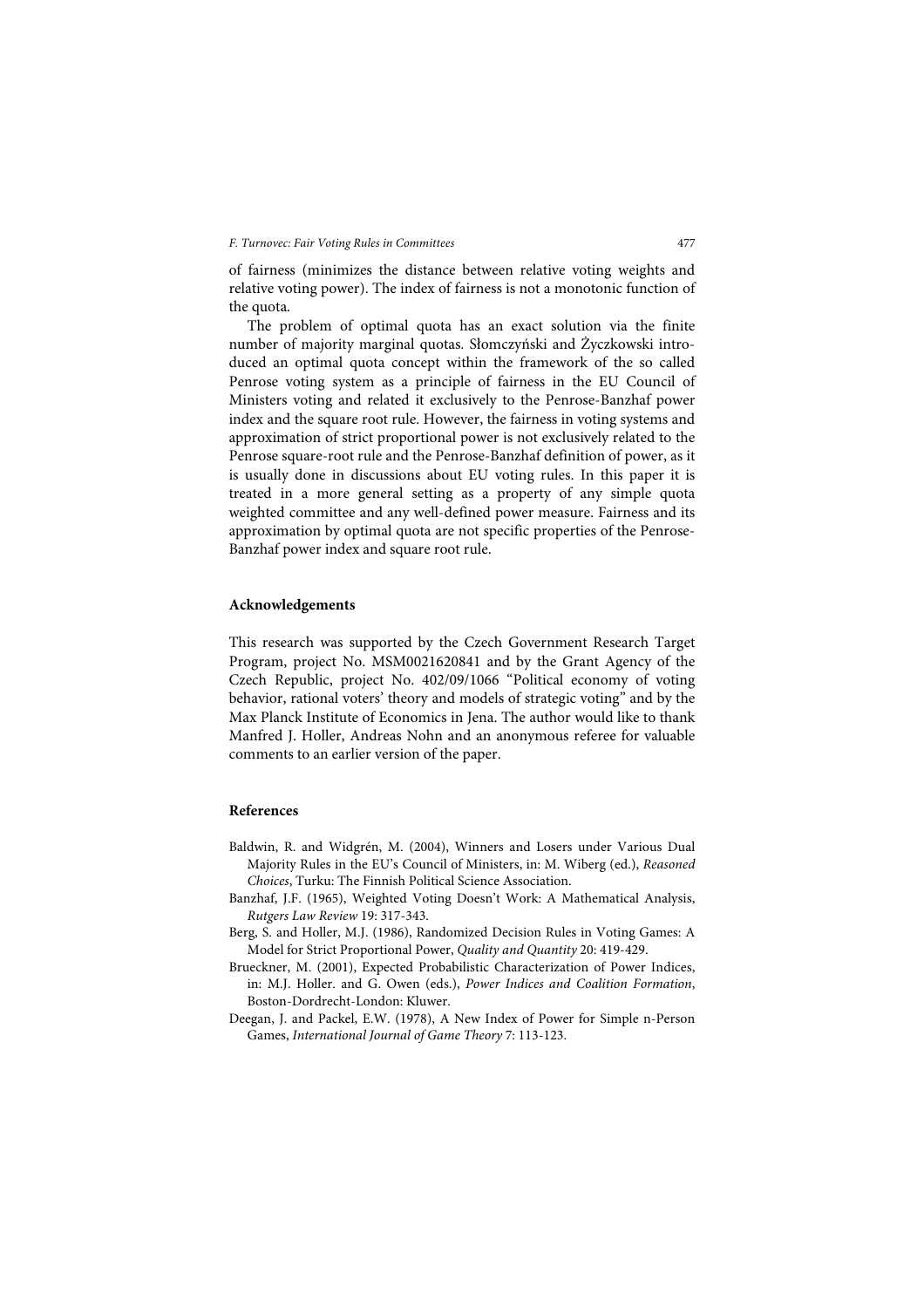- Felsenthal, D.S. and Machover, M. (2007), *Analysis of QM Rule Adopted by the Council of the European Union, Brussels, 23 June 2007,* Research report online, LSE, London [http://eprints.lse.ac.uk/archive0000431].
- Felsenthal, D.S. and Machover, M. (2004), *Analysis of QM Rule Adopted by the EU Inter-Governmental Conference, Brussels, 18 June 2004*, Research report online, LSE, London [http://eprints.lse.ac.uk/2531].
- Felsenthal, D.S. and Machover, M. (1998), *The Measurement of Voting Power, Theory and Practice,* Cheltenham: Edward Elgar.
- Felsenthal, D.S., Machover, M. and Zwicker, W. (1998), The Bicameral Postulates and Indices of A Priori Voting Power, *Theory and Decision* 44: 83-116.
- Gale, D. (1960), *The Theory of Linear Economic Models*, New York: McGraw-Hill.
- Gallagher, M. (1991), Proportionality, Disproportionality and Electoral Systems, *Electoral Studies* 10: 33-51.
- Holler, M.J. (1987), Paradox Proof Decision Rules in Weighted Voting, in: M.J. Holler (ed.), *The Logic of Multiparty Systems*, Dordrecht: Martin Nijhoff Publishers.
- Holler, M.J. (1985), Strict Proportional Power in Voting Bodies, *Theory and Decision* 19: 249-258.
- Holler, M.J. (1982a), An Introduction to the Analysis of Power, Voting, and Voting Power, in: M.J. Holler (ed.), *Power, Voting and Voting Power*, Würzburg, Wien: Physica Verlag.
- Holler, M.J. (1982b), Forming Coalitions and Measuring Voting Power, *Political Studies* 30: 262-271.
- Holler, M.J. and Packel, E. (1983), Power, Luck and the Right Index, *Zeitschrift für Nationalőkonomie (Journal of Economics)* 43: 21-29.
- Hosli, M.O. (2008), Council Decision Rules and European Union Constitutional Design, *AUCO Czech Economic Review* 2(1): 76-96.
- Johnston, R.J. (1978), On the Measurement of Power: Some Reaction to Laver, *Environment and Planning* A10: 907-914.
- Laruelle, A. and Widgrén, M. (1998), Is the Allocation of Voting Power among EU States Fair?, *Public Choice* 94: 317-339.
- Leech, D. and Aziz, H. (2008), *The Double Majority Voting Rule of the EU Reform Treaty as a Democratic Ideal for an Enlarging Union: an Appraisal Using Voting Power Analysis*, presented at the 2008 EPCS meeting in Jena.
- Loosemore, J. and Hanby, V.J. (1971), The Theoretical Limits of Maximum Some Analytical Expression for Electoral Systems, *British Journal of Political Science* 1: 467-477.
- Nurmi, H. (1982), The Problem of the Right Distribution of Voting Power, in: M.J. Holler (ed.), *Power, Voting and Voting Power*, Würzburg, Wien: Physica Verlag.
- Nurmi, H. (1997a), The Representation of Voter Groups in the European Parliament: A Penrose-Banzhaf Index Analysis, *Electoral Studies* 16: 317-322.
- Nurmi, H. (1997b), On Power Indices and Minimal Winning Coalitions, *Control and Cybernetics* 26(4): 609-611.
- Owen, G. (1972), Multilinear Extensions of Games, *Management Science* 18: 64-79.
- Penrose, L.S. (1946), The Elementary Statistics of Majority Voting, *Journal of the Royal Statistical Society* 109: 53-57.